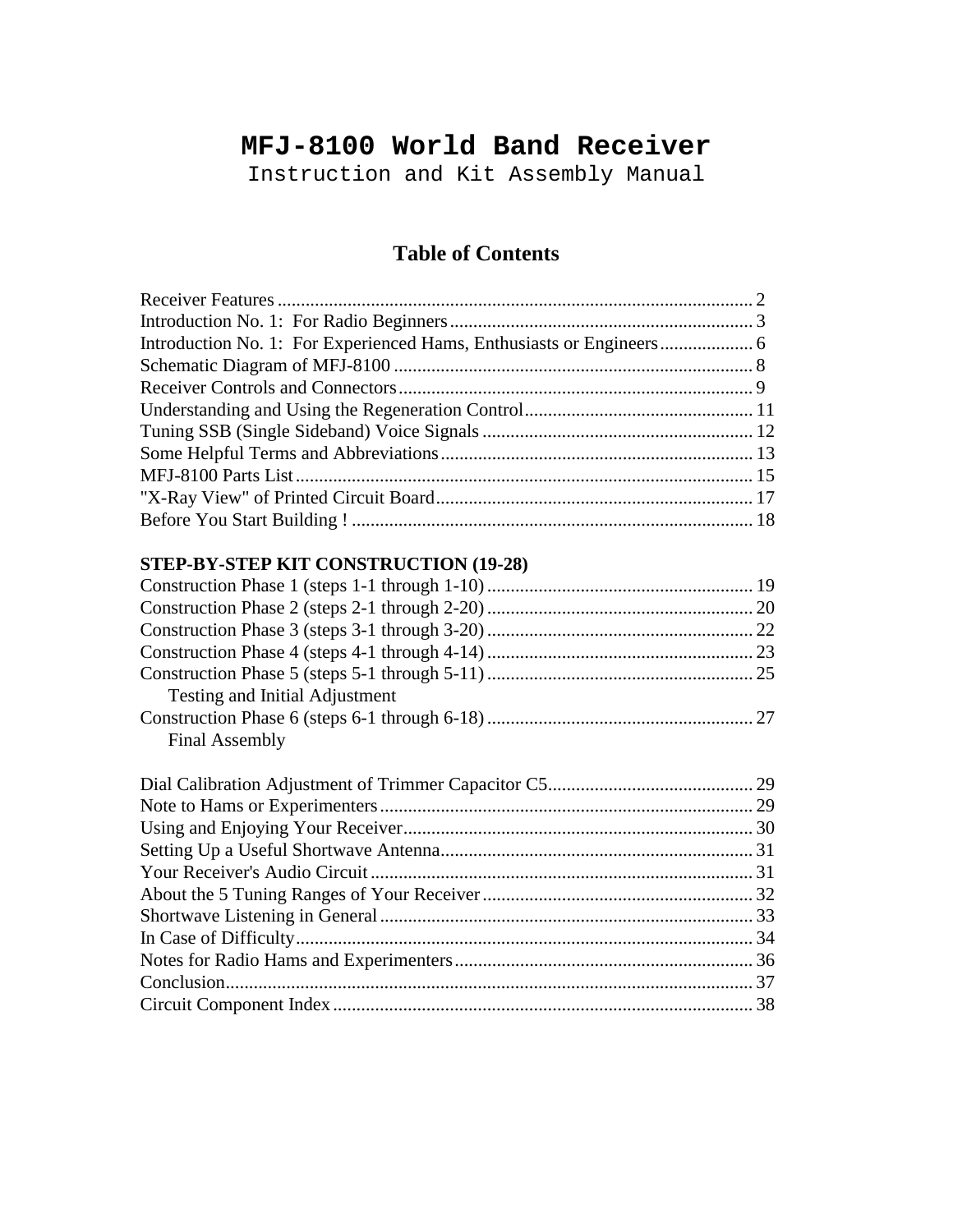### **MFJ-8100 Receiver Features**

- Five separate tuning ranges between 3.5 and 22 MHz.
- Smooth 6:1 vernier-reduction tuning dial
- Sensitive FET RF amp and detector stages
- Dual headphones for sharing the fun
- Use economical "personal stereo" headphones or speakers
- Smooth, well-engineered regeneration circuit
- True choice of AM-CW-SSB reception
- Excellent reception even with a few feet of wire antenna

## + **VERY IMPORTANT PLEASE READ:**

Your receiver carries MFJ's respected *No Matter What™* guarantee specifically to the extent that you may return the entire kit UNASSEMBLED for credit or refund. If you have never built an electronics kit before, PLEASE study this book carefully before unpacking the small parts. Once you have begun soldering parts, neither MFJ or any dealer can accept the return of the kit for any reason whatsoever.

### **MFJ-8100 World Band Receiver Instruction and Kit Assembly Manual**

Instruction Manual developed and designed by Dan F. Onley, K4ZRA Copyright  $\odot$  1993 by MFJ Enterprises, Inc. All Rights Reserved. No part of this work may be copied or reprinted without the explicit permission of the copright owner.

MFJ Enterprises, Inc. 300 Industrial Park Road Starkville, MS 39759

Printed in the United States of America.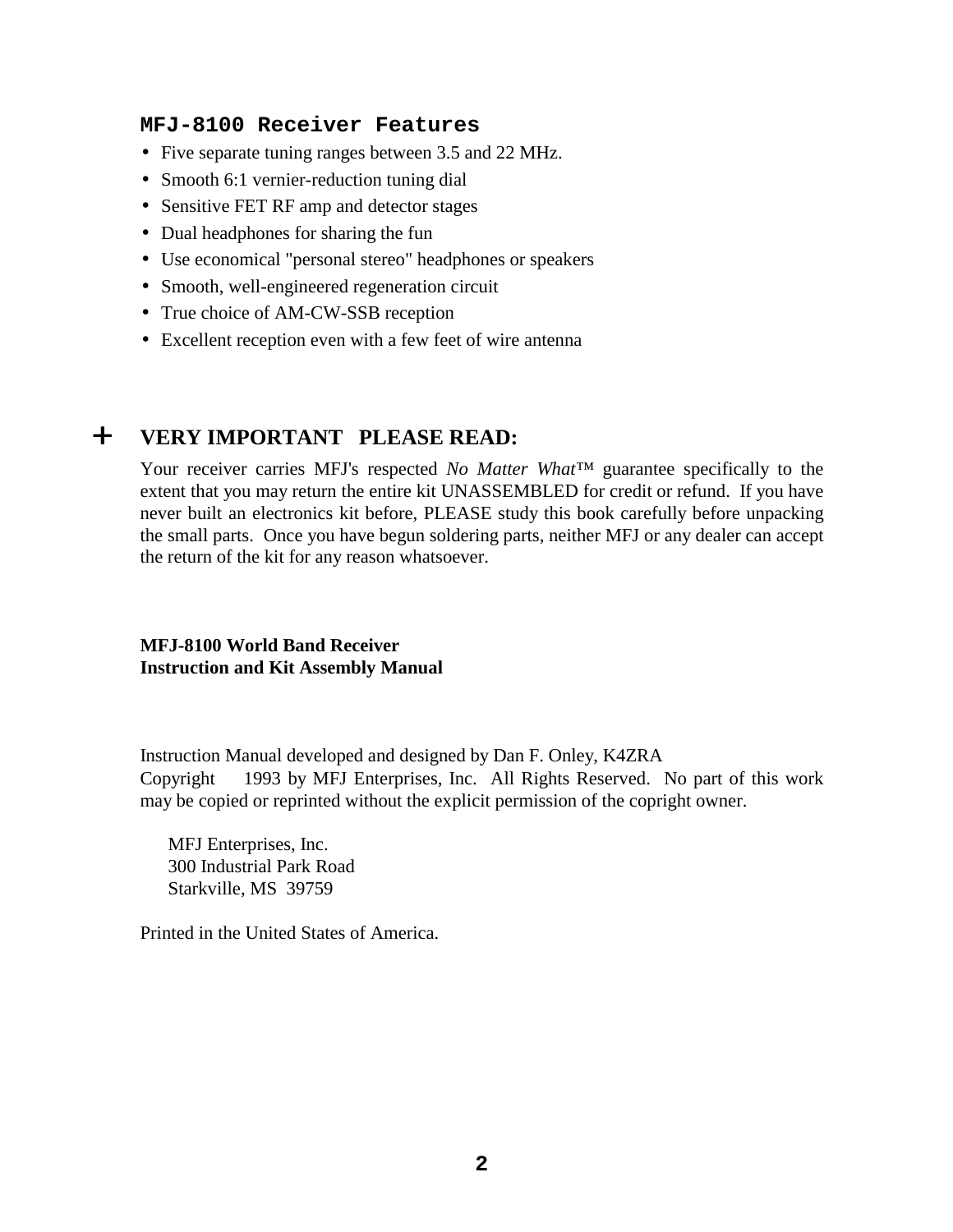## **Introduction No. 1: For Radio Beginners**

You're about enjoy a versatile shortwave receiver which employs a circuit concept that is as classic as the 1920's but which uses modern engineering that takes advantage of the advanced capabilities of today's electronic components.

This shortwave radio is designed to let you listen to a great variety of international broadcasts. You can choose from five different frequency "bands'' so that you can count on hearing SOMETHING at any hour of day or night. Also, this receiver lets you hear a generous sampling of ham radio signals (both Morse code "CW'' and voice "SSB'' communications), plus many other government and commercial transmissions.

Even if you have never worked with electronic parts before, you can successfully build this receiver by carefully following all the directions in this book. Step by step, we'll show you how to build it and how to enjoy it. Before you start building however, please read the notice on page 2 so that there is no misunderstanding about your rights as a valued MFJ customer.

## **Just a Bit of History . . .**

The "regenerative receiver'' moved the world of radio reception and broadcasting beyond the limits of crystal sets useful only for hearing a strong local signal. For over a decade, these magical, whistling, squawking, glowing boxes were the norm for home listening as well as for the first generation of radio hams.

Receiver design evolved swiftly. The "superheterodyne'' became the norm during the 1930's. Regenerative receivers, often called "Gennies,'' were left to tinkerers and beginners. Even though these receivers were simple and quite sensitive, they had a number of shortcomings: instability, touchiness, difficulty in separating strong stations, a tendency to generate interference to other receivers, and a general reputation for making odd sounds that resembled everything from pigs to motorboats.

However, the sheer SIMPLENESS of the regenerative circuit remained attractive to experimenters and beginners. In fact, as recently as the 1960's, one company marketed a \$14 kit for building a complete transceiver using only one vacuum tube: half of the tube served as a regenerative receiver, and the other half was a low-power crystal-controlled transmitter. In addition, many thousands of engineering careers as well as ham radio licenses were launched with the building of "my first shortwave radio'' from do-it-yourself regenerative receiver kits offered by the major radio companies of several decades ago. (The fondest dream BACK THEN of most of these radio builders was to be able to afford to move up to a "superhet communications receiver.'' Their fondest memory TODAY is that very first receiver kit.)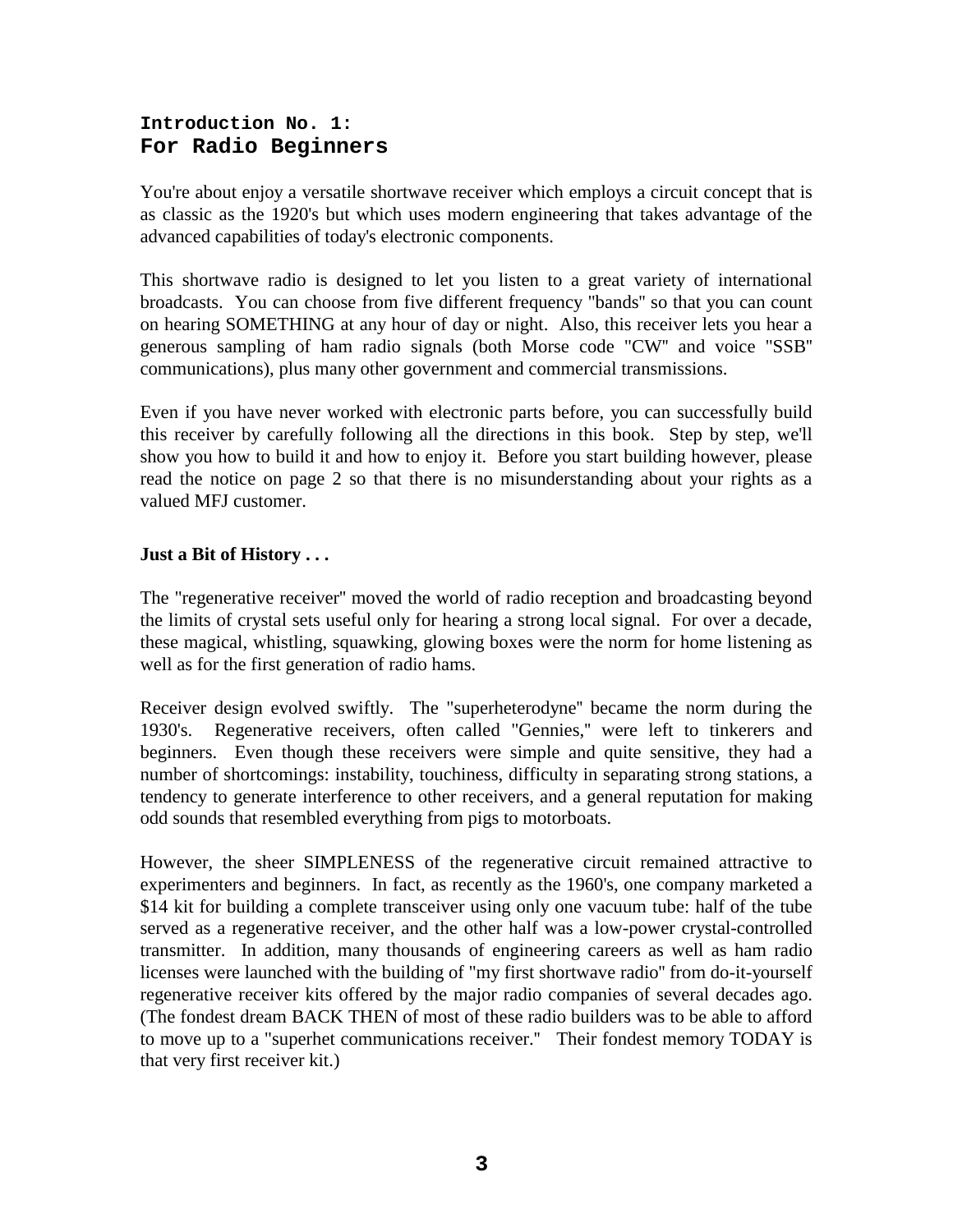From the late 1970's through the '80's, as consumer electronics and new ham radio equipment became more sophisticated so very rapidly, interest declined not only in regenerative receivers, but also in kit-building and even in shortwave radio listening. One or two generations of Americans simply missed out on the thrill and satisfaction of building *and understanding* a simple radio set which could receive signals from anywhere in the world.

### **Back to Today . . . and the Future!**

Your MFJ-8100 is a much better receiver than the "classic'' radio sets which attracted several generations of Americans to the excitement of radio and electronics. In fact, its basic performance is superior to many of the simplest superhet receivers which were considered such a great step beyond one's first regenerative set.

The reason why this receiver works so well is because there is much more precision in today's engineering designs and the manufacturing of electronic parts. We looked carefully at the practical problems associated with yesteryear's technology, and we used TODAY'S know-how and components to solve the problems.

### **A Simplified Explanation of How It Works**

When you're ready, please explore the technical explanation of your receiver in "Introduction No. 2.'' In the meantime, you can peek at the schematic diagram and picture the receiver in three basic sections:

- A. Detector-Oscillator (Q1,Q2)
- B. RF amplifier (Q3)
- C. Audio amplifier (IC1)

To put it very simply, a detector converts radio energy from an antenna into audio energy, i.e., a sound which you can hear. A detector can be as simple as a crystal diode, which is the heart of the simple "crystal radio.'' If you've ever heard unwanted radio signals on a stereo, telephone, PA system or intercom, you can assume that some part of those devices has acted as a detector to convert a nearby CB, taxi or broadcast signal into intelligible sound. (This process of detection is also referred to as demodulation.)

In the following explanation, the words regeneration, feedback and oscillation all mean approximately the same thing.

By itself, a detector can interpret or demodulate only very strong signals such as a nearby AM radio station. However, the process of regeneration can make a detector much more sensitive by turning the detector into an "oscillating amplifier.'' The regeneration circuit repeatedly feeds the detected signal back to the input which boosts its strength many hundreds of times. This feedback process must be carefully controlled, which is the function of the regeneration control.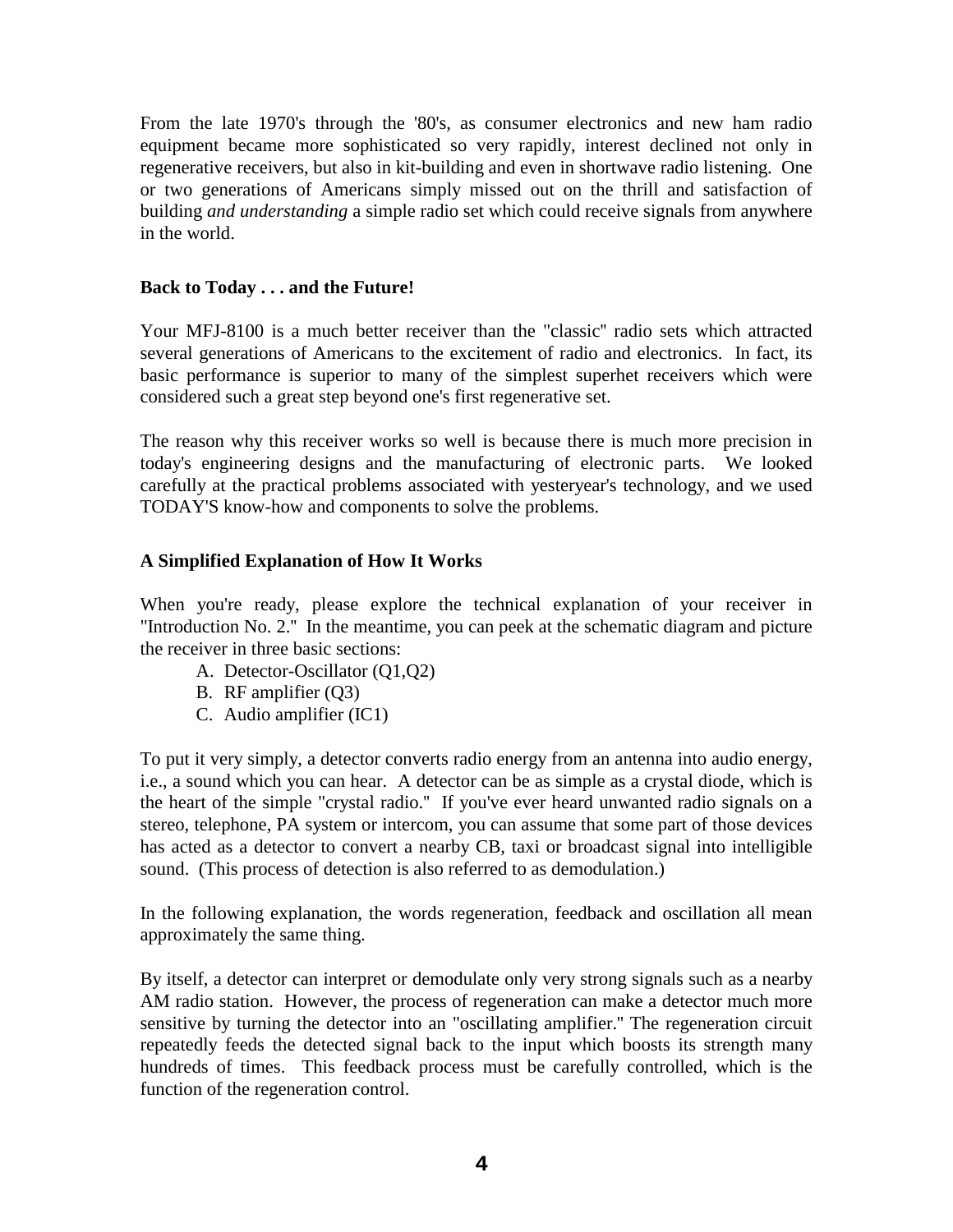The frequency of oscillation is determined by the choice of inductors (bandswitch) and the setting of the tuning capacitor. If the oscillator is tuned to 10.1 MHz, for example, any radio signal on that frequency will be boosted and detected in the regeneration process. The resulting output from transistor Q2 is a low-level audio signal which is boosted to comfortable listening level by the LM386 integrated circuit amplifier.

The RF amplifier serves two purposes. It boosts the RF signals from the antenna to the detector, and it minimizes the amount of oscillator RF going back out to the antenna.

Again, we hope you'll also look at the somewhat more technical explanation of how your MFJ-8100 Receiver circuit works. If any terminology used in this book is unfamiliar to you, please check the "Some Helpful Word & Abbreviations" section.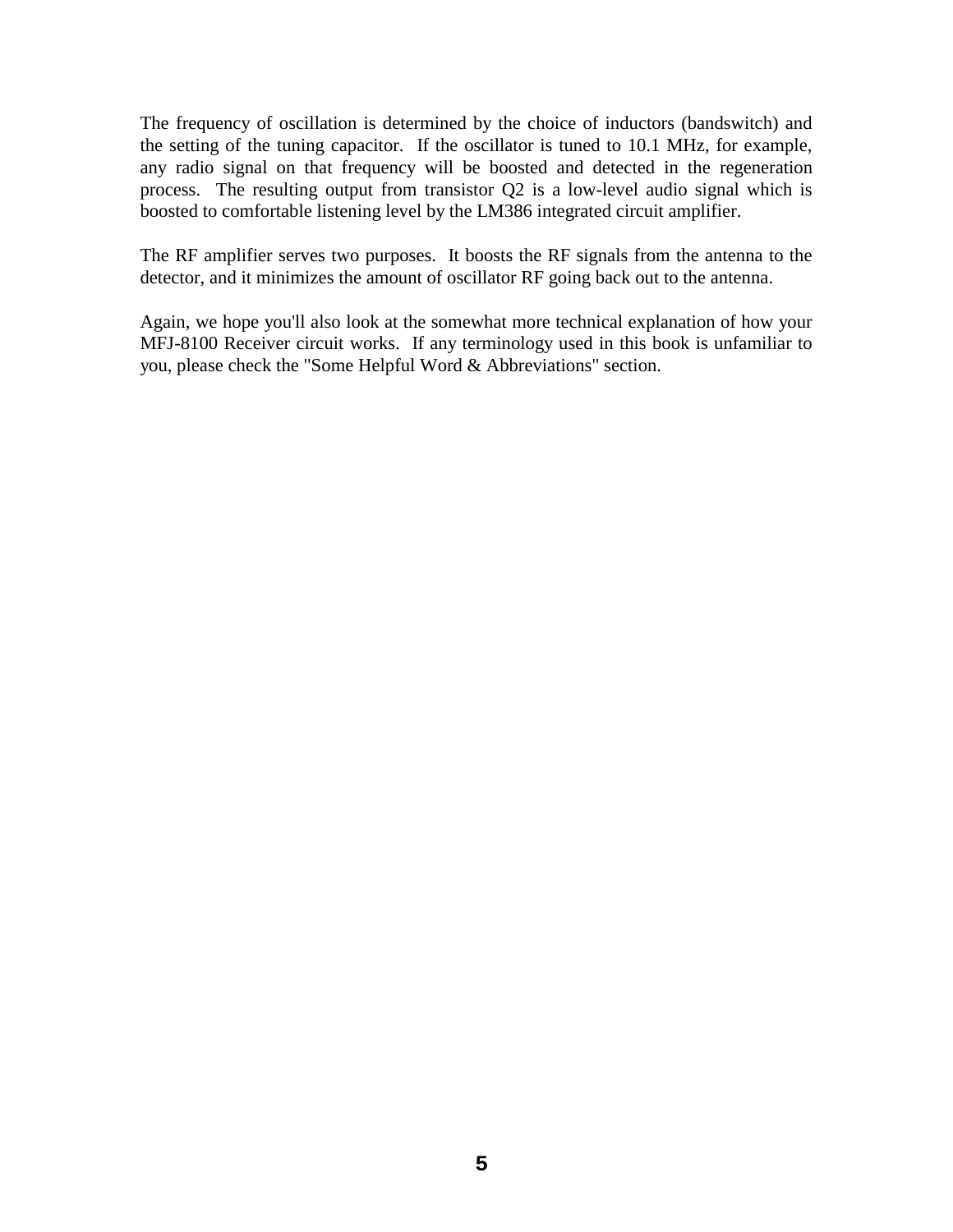## **Introduction No. 2: For Experienced Hams, Enthusiasts or Engineers**

Why use a REGENERATIVE circuit for a kit new for the 1990's? A fair question, but the MFJ-8100 is not like any regenerative HF receiver you've ever used before!

Our GOAL determined the design and circuitry of this receiver. We wanted the following features:

- Good reception of *both* shortwave AM and CW-SSB
- Ease of kit-construction for newcomers
- Reasonable price
- A quality look and feel
- Relatively simple circuit
- No critical alignment requirements
- Low parts count, yet not dependent on specialty IC's
- Purposeful choice of tuning ranges for SWLing anytime.

Satisfactory AM-CW-SSB listening and circuit simplicity were our primary goals. Despite the popularity of NE602-type "direct conversion'' circuits among today's experimenters and some kit vendors, direct conversion is *not* satisfactory for *enjoyable* listening to AM shortwave broadcasts. Merely nulling the carrier does not result in true listenability. Similarly, a multi-band superhet with BFO could not fit our goals of simplicity and economy.

To meet our goals, we chose to refine the regenerative concept as much as possible, using contemporary design concepts and component characteristics. Our first goal was to "tame'' the regeneration process itself to minimize the instability and unwanted oscillations so typical of traditional regenerative circuits -- and so that even a beginner can enjoy and understand the use of the Regeneration Control. The result of our re-design is an HF SWL receiver with better performance than many low-end factory-built superhets of yesteryear.

Some highlights of our design efforts:

- Significantly reduced RFI back through antenna, a chronic regenerative receiver shortcoming, through use of carefully designed RF amplifier stage.
- Effective RF filtering between detector and audio sections of the receiver.
- Simplified L-C tuning; notice that there are 5 band switch positions but no coil taps or second windings!
- Elimination of antenna trimmer so critical in most regenerative designs. We replaced the traditional trimmer with an RF gain pot that has little effect on frequency or regeneration.
- Manageable, "tame'' regeneration control circuit. Regeneration begins smoothly with no pop and has a comfortable adjustment range.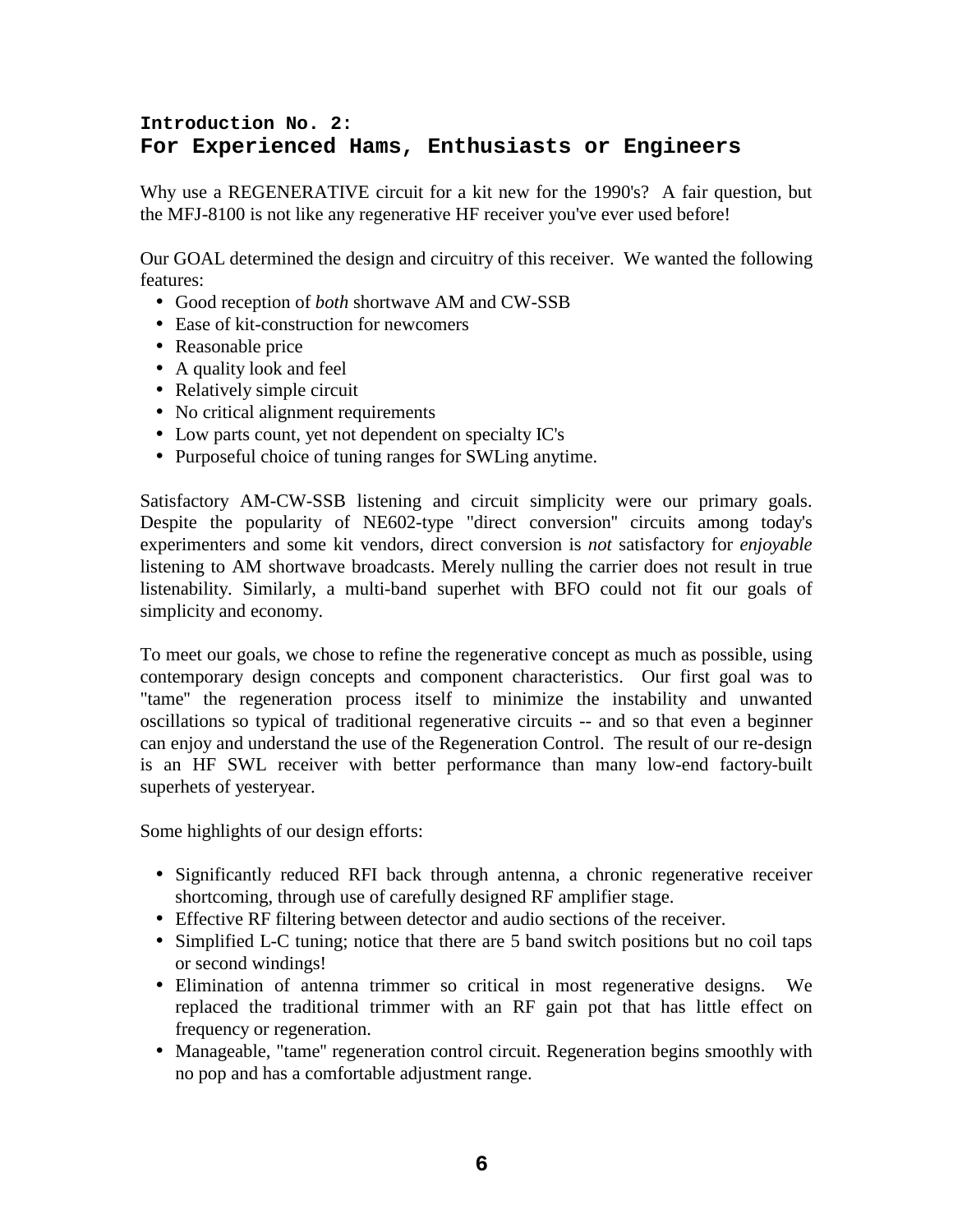The result, we think, is a receiver design which bridges the classic simplicity of regeneration to the performance demands of the 1990's. Here's how we did it:

In brief, the circuit uses RF regeneration and high levels of DC feedback. Notice that the antenna is coupled directly to the source of RF amplifier FET Q3 rather than through the L-C tuning network. Direct coupling of the drains of Q1 and Q3 isolates the L-C circuit from the antenna input, enhancing stability and greatly minimizing RF oscillator output to the antenna. Such RFI has been a serious problem in traditional regenerative circuits which permitted the oscillating detector to behave as an unstable but potent QRP transmitter.

R4 reduces the Q of L1 (10  $\mu$ H) for smoother regeneration. The SW1 bandswitch selects a combination of simple inductors. For example, the total inductance for Band A is L1+L2+L3+L4+L5. The inductance for Band E is only L5. And so forth.

Air variable C1 uses its 50 pF range and mechanical vernier reduction to provide smooth "bandspread'' in parallel with C3 and trimmer C5 which perform the traditional "bandset'' function.

Trimmer pot R20 ensures adjustability for smooth regeneration over all tuning ranges, regardless of individual FET characteristics.

C17, C9, C10 and R9 form a low pass filter to block RF from the audio amplifier and provide basic audio filtering.

Volume Control R2 varies OUTPUT rather than low-level input to the LM386 audio amplifier. This approach further isolates the RF stages from variations in the audio section.

The LM386 (IC1) circuitry employs all recommended options for maximum gain and protection from self-oscillation.

To prolong useful battery life, R13 limits current draw by the LED (CR1) to minimum reasonable visibility as an on/off indicator.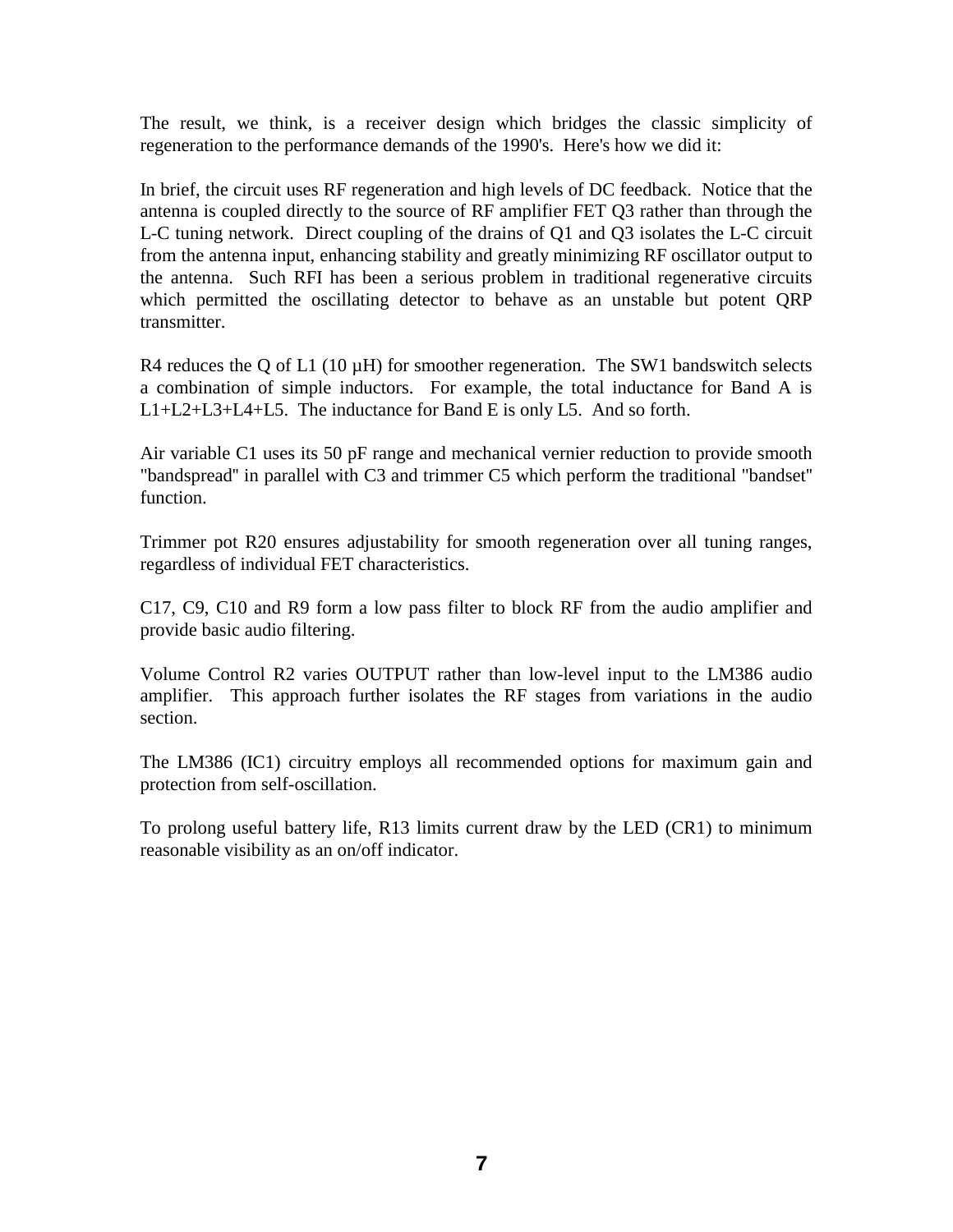**Schematic Diagram**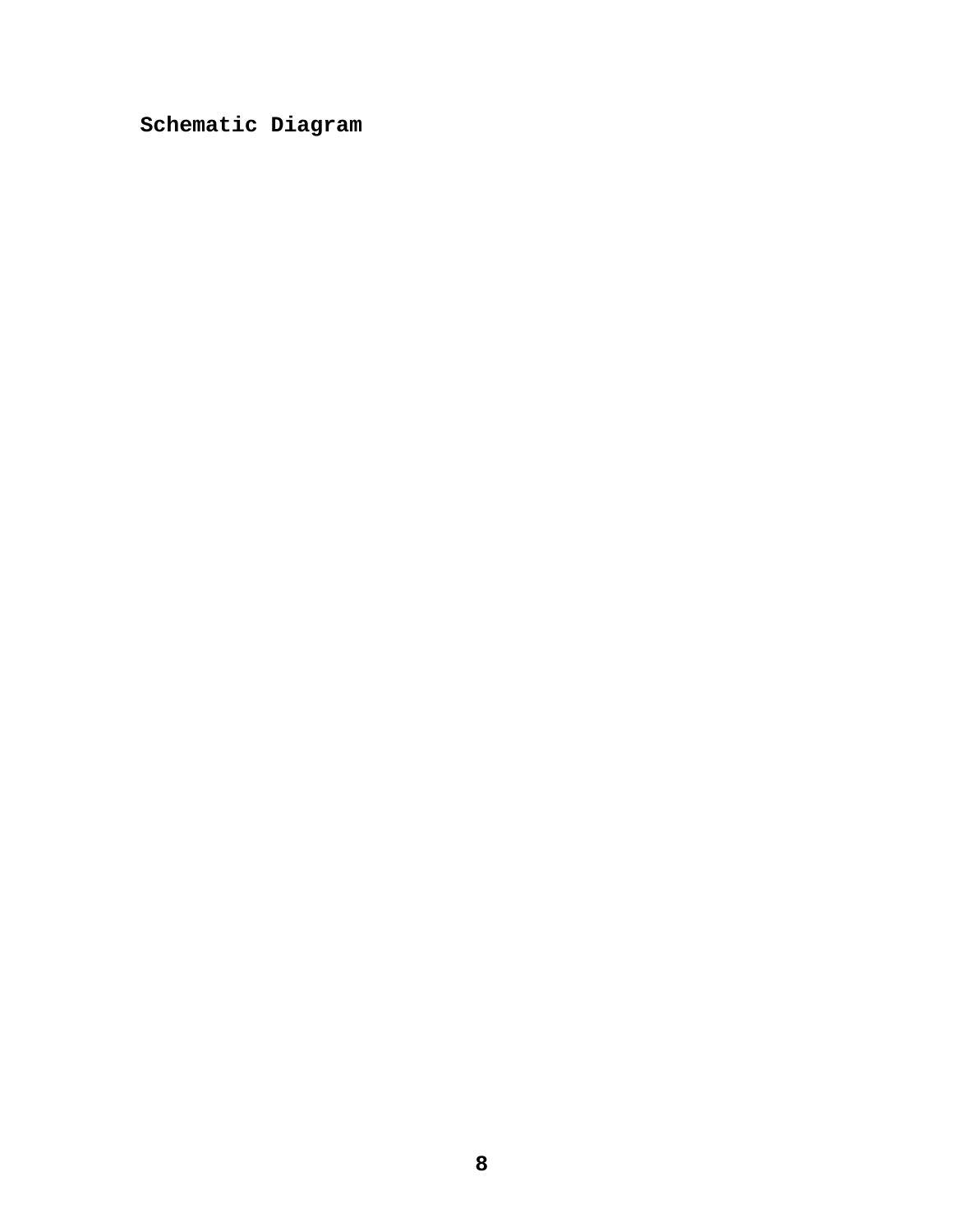## **Receiver Controls and Connections**

Most of the controls are self explanatory. However, it is very important to understand the correct use of the Regeneration Control and the two internal trimmer adjustments of the receiver.

#### BANDSWITCH (SW1)

This quality rotary switch selects any one of the 5 tuning ranges from A to E indicated on the tuning scale.

#### TUNING (C1)

The Tuning knob controls an air-variable capacitor  $(C1)$  which also has a built-in 6:1 vernier reduction drive to which the dial pointer is attached. This reduction permits very smooth tuning. The frequency markings on the dial scale must be understood to be approximate due to the 10% tolerance ratings of the fixed inductors (L1 through L5).

#### PUSH SWITCH (SW2) AND LED. INDICATOR (CR1)

While the purpose of the on/off switch and LED is obvious, remember to turn your receiver OFF when not in use. A weakened battery degrades receiver performance.

### REGENERATION (R1)

Because understanding and controlling regeneration is at the heart of your receiver's performance, we've provided a separate section on its use. In brief, it controls receiver sensitivity and adjusts between AM broadcasts and CW-SSB.

#### VOLUME (R2)

This potentiometer performs the normal function of any volume control. Of interest to the technically-minded, it controls the output of the LM386 audio IC, rather than the input, which enhances the stability of the regenerative detector.

#### RF GAIN (R19)

This trimmer potentiometer is adjustable with a small screwdriver. Maximum gain is clockwise when viewing the rear panel. A good normal setting is 3/4 of its full rotation. If you are using a marginal antenna (5 to 10 feet of wire indoors), keep R19 at its maximum setting. If you are using a very good antenna (a long, high outdoor wire or ham antenna), keep R19 at about 2/3 or so of its range. If your listening interests require frequent RF gain adjustments, install an external 10K control in series with your antenna.

#### REGENERATION RANGE TRIMMER (R20)

Ordinarily, this trimmer is adjusted only after kit construction or in the unlikely event that any of the FET transistors are replaced. This adjustment assures smooth regeneration over all five of the tuning ranges. See Construction Phase 5.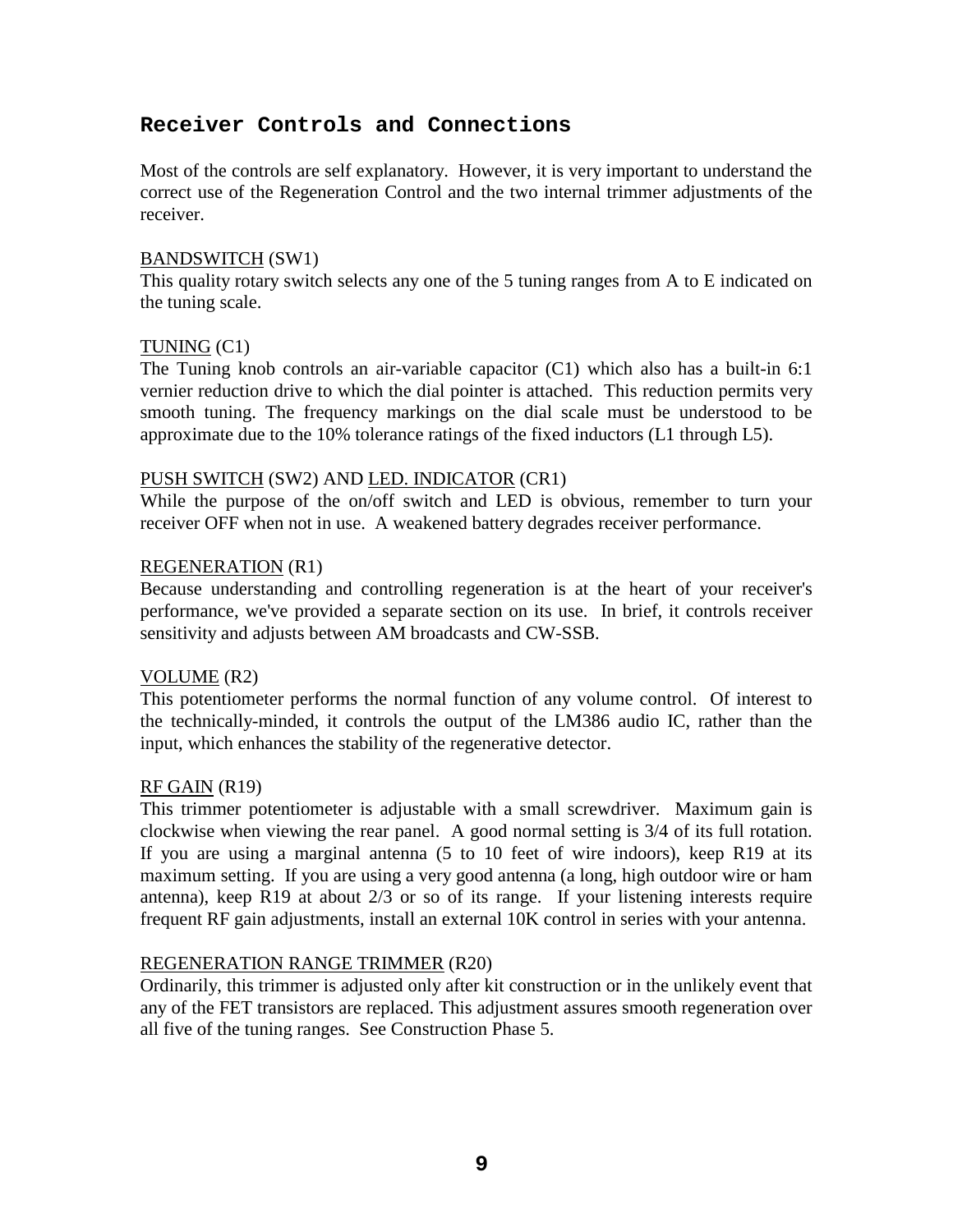### DIAL CALIBRATION TRIMMER (C5)

This one-time internal adjustment is made with a miniature screwdriver in order to assure that the frequency markings on the front panel are as accurate as reasonably possible.

### EARPHONE JACKS (J2,J3)

These two jacks accept 1/8'' (3.5 mm.) stereo plugs as used in "Walkman'' type headphones or mini-speaker systems. The audio output is monaural; the two jacks are wired in parallel to permit the use of two headphones.

**Note:** If a mono 1/8'' plug is used for any reason, it must NOT be pushed all the way in, or it will short out the audio.

### ANTENNA CONNECTOR (J1)

This binding post permits easy hookup of any wire, or a banana plug may be inserted in its end. 10 to 20 feet of ordinary hookup wire (also called "bell wire'') provides good basic reception, even when installed indoors. See the section on Antennas in this book for more information.

#### GROUND CONNECTION

For casual operation, a ground connection is optional. However, a wire from this connector to a ground rod or cold water pipe will reduce unwanted noise and interference from nearby electrical devices or AC wiring and may boost receiver sensitivity. Attach the wire between the two washers, then tighten the wing nut.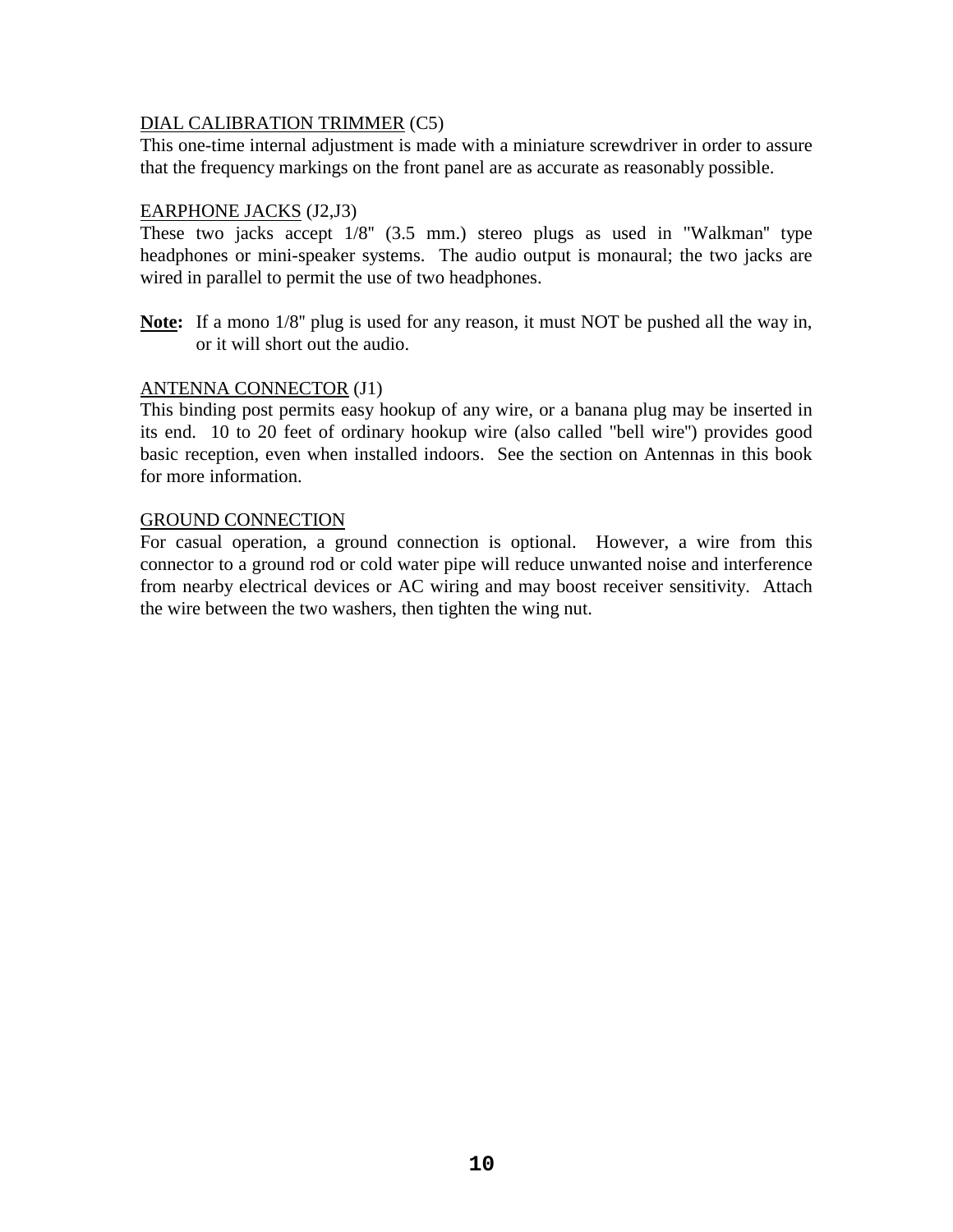## **Understanding and Using the Regeneration Control**

In theory, your receiver's Regeneration Control adjusts the level of feedback or selfoscillation of the FET detector section (Q1 and Q2). In practice, this control is like a "joystick'' for managing and optimizing receiver performance. Your ability to handle this "joystick'' saves you many dollars over today's cost of receivers which perform similar functions "automatically.'' In fact, you might even get more control over receiver performance in varying situations than may be possible with more elaborate receivers.

With the control turned fully to the left (counter clockwise), the receiver is virtually silent. "Regeneration'' begins at a certain point as you turn the control clockwise. The exact point varies not only from band to band but even as you tune within a given band. Regeneration begins as an audible increase in background noise followed by a soft hiss. The hiss, or any signals that may be on frequency, increases as you continue to turn clockwise. If you go too far, the signal becomes distorted, or the receiver begins to squeal (oscillate).

## **Always use the LEAST amount of regeneration necessary for good reception of a given signal.**

As a rule, the best reception of AM shortwave broadcast signals occurs just BEFORE full regeneration. If you hear a whistle (carrier) along with an AM signal, turn the control back slightly until the carrier disappears.

When there are a number of very strong shortwave AM broadcasts in a given band, such as is common in the early evening, you will find it possible to tune them in one after the other with the regeneration control set "way back'' and requiring virtually no adjustment. In other words, you would tune from station to station just as if using any other type of shortwave set.

When the receiver is adjusted for good AM reception, CW signals will sound like hisses. Advancing the regeneration control slightly will bring in the familiar beeping associated with CW, RTTY (radio teletype) or similar signals.

The regeneration control can also serve as a fine tuning control, permitting slight adjustments of CW pitch for the most pleasing sound, or best clarity in a SSB voice signal. After you've had some practice with using the regeneration control, it will become second nature, giving you a sense of real control over the performance of your receiver.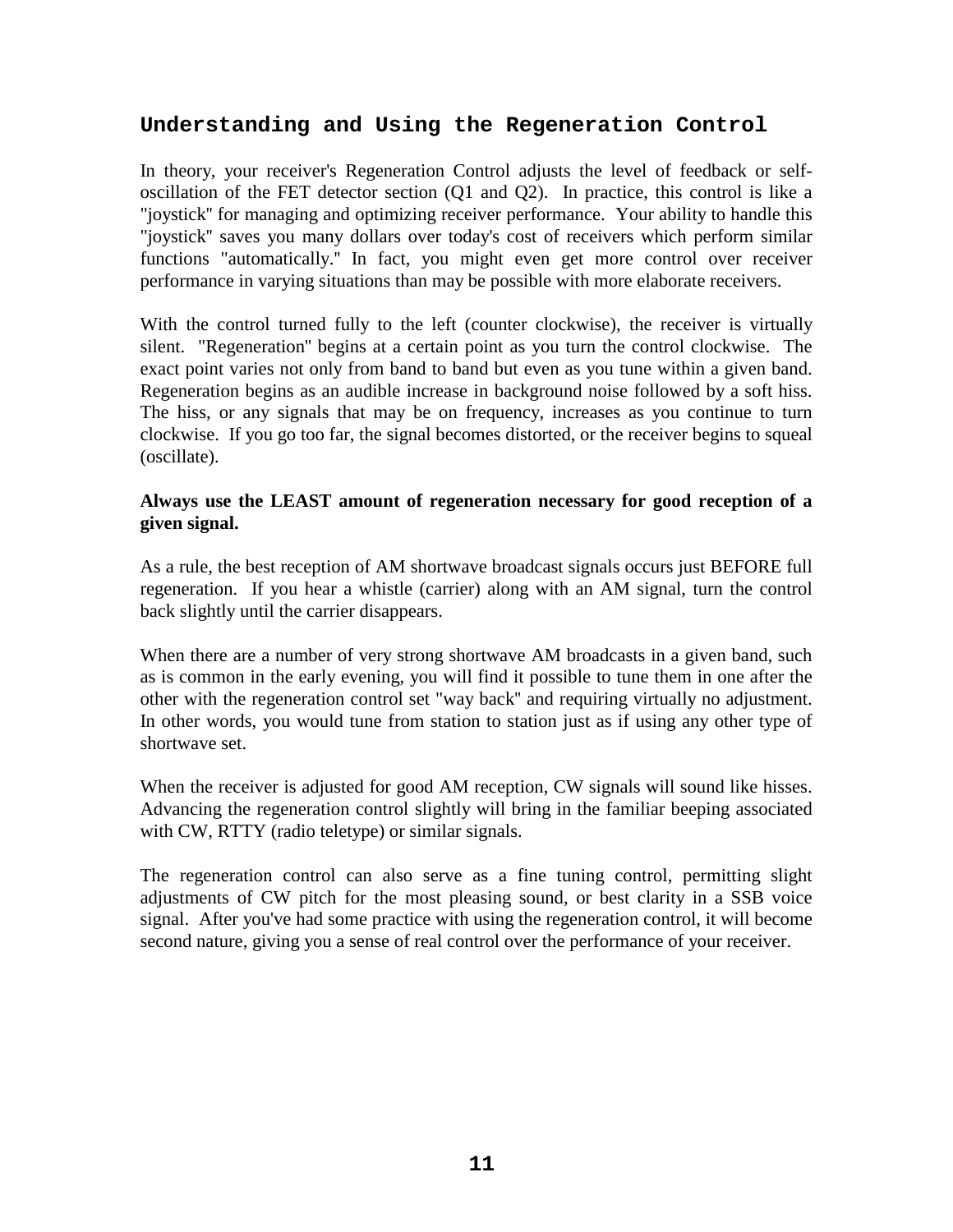## **Tuning SSB (Single Sideband) Voice Signals**

SSB signals are all those voice signals which sound like Donald Duck unless they are tuned in very exactly. They have no background carrier as do AM broadcast signals.

On modern ham radio transceivers, tuning SSB is made so easy by means of internal filters that many licensed ham operators are not aware of the basic technique for tuning in SSB signals on receivers without such filters.

The first fact to know about any given group of SSB signals is whether they are Upper Sideband (USB) or Lower Sideband (LSB). In ham radio communication, LSB is used on 1.8 through 7.3 MHz, and USB is used for all higher frequency bands (14, 18, 21, 28 MHz.)

The best band to practice SSB tuning with your receiver is the "75 Meter'' band, 3.8 to 4.0 MHz, doing so in the evening when the signals are strong and plentiful. Notice that the band is spread out on the dial more than the other amateur bands, which permits easier tuning. These are all LSB (lower sideband signals).

### **Think to yourself: for LOWER sideband, tune DOWN. for UPPER sideband, tune UP.**

In practice, this means that you would "approach'' the LSB signal by tuning from higher frequency (right) to lower (left), from higher voice pitch to lower pitch. Here's how to do it step by step:

- 1. Pick out a strong, high-pitched Donald Duck voice.
- 2. Turn the tuning knob ever so slightly to the left.
- 3. If the pitch of the voice went DOWN slightly, you're heading in the right direction.
- 4. SLOWLY tune left, slightly more until the voice is clear.

Reverse this process to tune UP (to the right) for USB signals on the bands above 7 MHz.

The Regeneration Control often can be used to do the last touch of fine tuning to bring the voice in clearly. If signals are exceptionally strong, it may be necessary to reduce the RF gain level (rear panel).

SSB transmissions are used by embassies and agencies of various governments, so you might find interesting voice signals on other than ham frequencies. Check with a Shortwave Listener (SWL) or listings in *Popular Communications* Magazine for more details.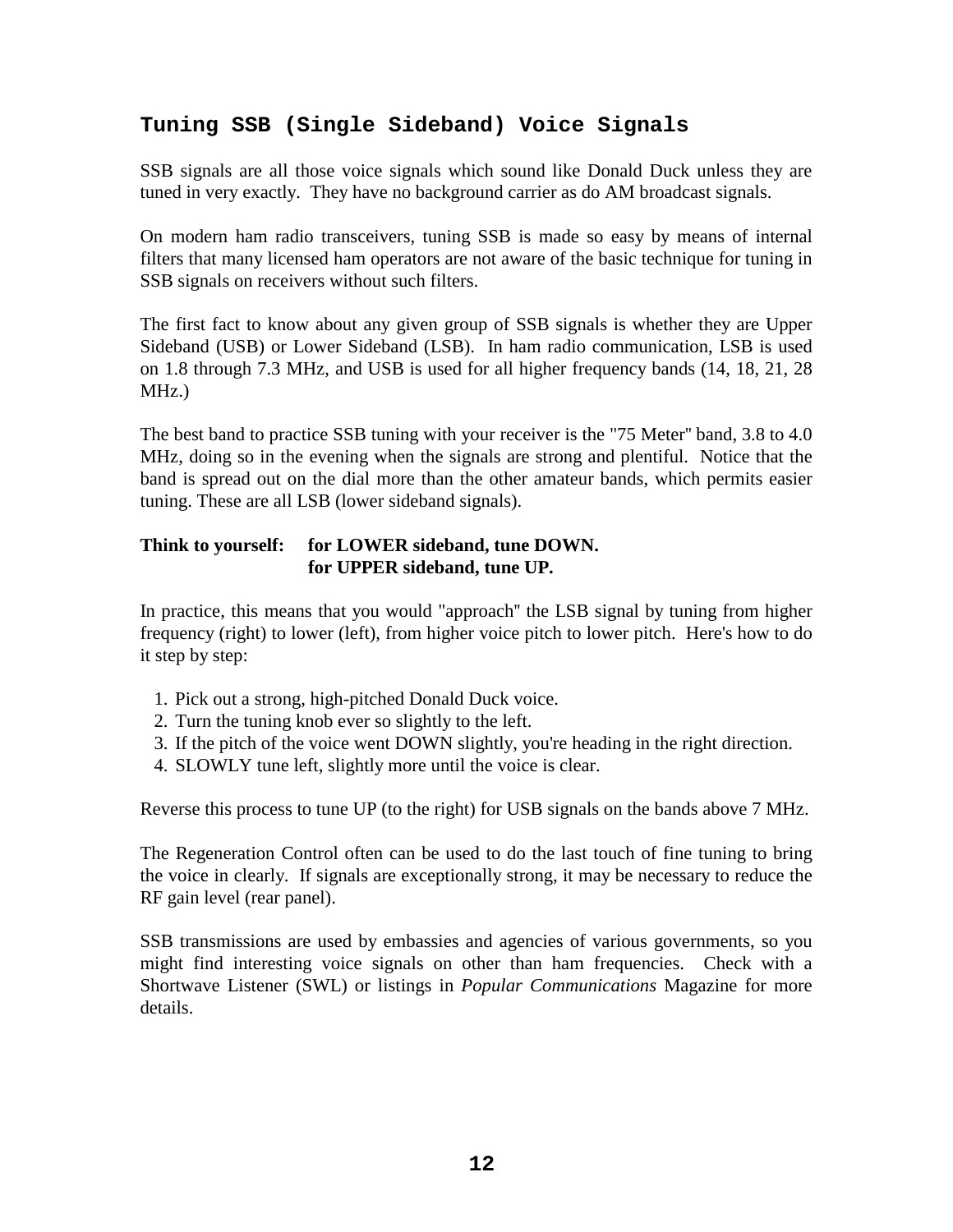### **Some Helpful Words and Abbreviations**

Throughout this instruction manual, we use plain English as mush as possible. But there's no way around using common electronics terms and abbreviations where appropriate. We simply try to avoid "jargon" that is unnecessary. The following miniglossary was compiled as a help to beginners working on *this* kit. Our descriptions are *not* intended to be complete definitions. For a very clear, fun and economical explanation of electronics parts and how they work, see *Getting Started in Electronics*, by Forrest Mins III, No. 276-5003, at any Radio Shack store.

- **Alignment:** One-time adjustment of internal controls in a radio circuit. (See also: Trimmer).
- **AM:** Amplitude Modulation
- **Band:** a related group of frequencies (i.e. 40 Meter Band = 7.0 to 7.3 MHz).
- **Board (PC board):** short for "printed circuited board" or circuit board.
- **Bridge, Solder:** the unintentional joining of two or more points on the solder-side of a printed circuited board.
- **Carrier:** the steady tone or whistle that is the foundation of a AM or FM voice signal. In most receivers, the carrier is not even heard, because regeneration or a BFO or directconversion is required to convert the carrier energy into an audible tone.
- **Cold (solder-joint):** A defective solder connection resulting form using too little heat. The joint looks like a ball and is not shiny.
- **CW (Continuous Wave):** refers to Morse Code signals.
- **DC:** direct current (example: battery voltage in contrast to house hold AC from the wall outlet.) DC sometimes refers to "direct conversion" receivers; see below.
- **Detector:** the section of any radio that changes radio energy into audio energy intended for listening.
- **Direct Conversion:** a popular type of simple receiver for CW-SSB which needs no regeneration control, but which does not permit pleasant listening to AM shortwave broadcast, because the carrier (see above), as well as the voice modulation, can be heard.
- **Electrolytic (capacitor):** a capacitor containing an acid or salt paste (electrolyte) and is generally polarized with a positive and negative side. Correct polarity *must* be observed when installing electrolytic capacitors.

**FET:** "Field Effect Transistor"

- **Ground:** Refers to all points and surfaces in an electronic device which are connected to the -DC side of the power supply or battery. A "ground plane" of a circuit board is the large area of copper plating that is common to ground. "Earth ground" refers to water pipes or metal grounding rods in direct contact with Earth.
- **IC, Integrated Circuit:** A tiny plastic rectangular block with 6, 8, 14, or more pins, containing a silicon "chip" which provides the equivalent of dozens, or hundreds, of individual transistors and resistors.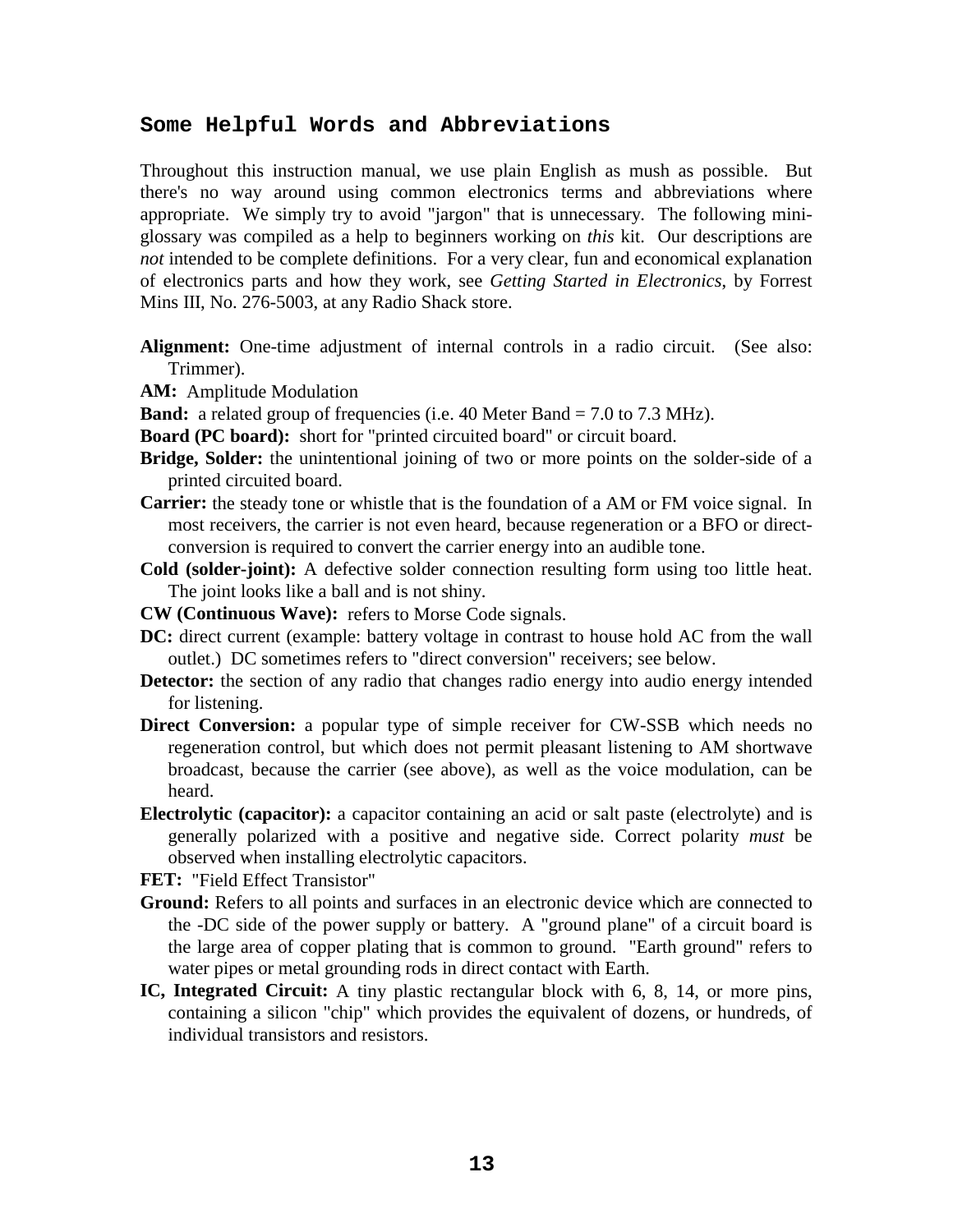**Install:** in modern kit building, this ward means

- 1. Select correct part
- 2. Insert it in its circuit board position, close to the board, oriented correctly.
- 3. Solder all points
- 4. Trim or nip away excess wire lengths

**K:** abbreviation for 1000 ohms.  $(10K = 10,000)$  ohms).

**KHz:** KiloHertz, a thousand hertz

**MHz:** MegaHertz, a million hertz

**Inductor:** A coil or loop or wire used in electronic circuits.

- **Oscillator:** see Regeneration
- **pF:** "picofarad", a tiny unit of capacitance.

**megaohm:** one million ohms

- **Regeneration, Regenerative:** a method of boosting the performance of a simple detector by feeding the detected signal back to the input of the detector for further amplifying. This oscillation process must be controlled carefully through the use of a regeneration control.
- **RF:** Radio Frequency Energy, in contrast to audio or DC.

**RTTY:** "Radio Teletype"

- **SSB, Single Sideband:** a method of voice transmission which eliminates the carrier (whistle) which you hear in an AM broadcast if the regeneration control is turned too far to the right.
- **Tolerance:** the manufacturing accuracy for electronic (and other) parts. Tolerance ranges from 20% down to better than 1% of the value marked on the part.
- **Toroid:** a type of coil consisting of wire wrapped around a donut-shaped form, such as L<sub>5</sub> in this receiver.
- **Trimmer:** a miniaturized variable resistor or capacitor used for occasional circuit adjustments.
- **µF:** "microfarad", the usual unit of capacitance.

**µH:** "microhenry", a unit of inductance.

**WWV:** U.S. government broadcasting service which provides exact time by voice announcement each minute on very exact frequencies such as 5, 10, 15, and 20 MHz.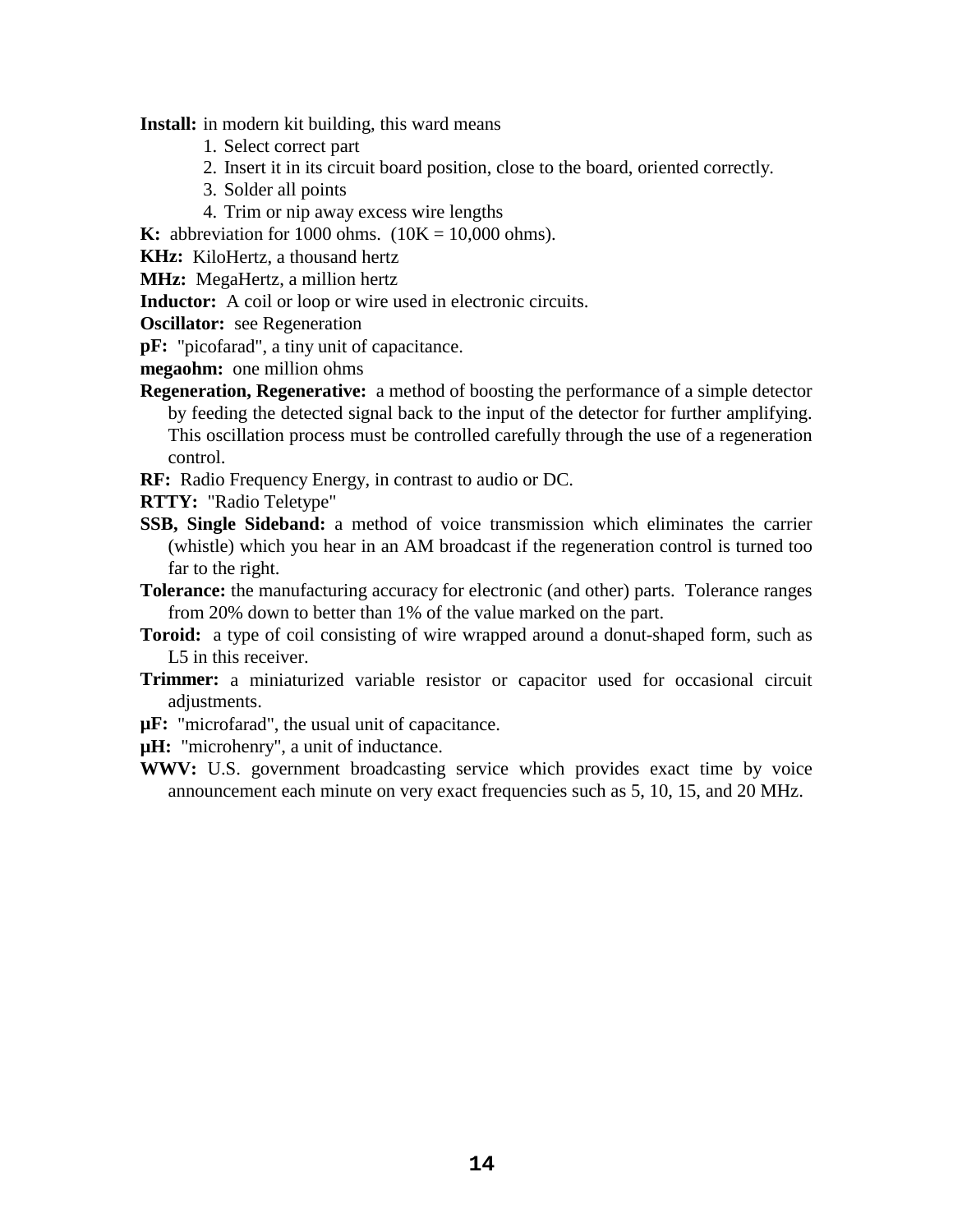## **MFJ-8100 Parts Lists**

Please check and organize your kit parts before soldering.

## **FIXED CAPACITORS**

- 33pF disc [C6]
- 47pF monolithic (marked 47 or 470) [C3]
- 75pF disc [C16]
- .0033µF polystyrene (rectangular) [C9,C17]
- .01µF disc (marked 103Z) [C7,C8,C21,C28]
- .1µF DISC (marked 104Z) [C2,C4,C10,C11,C15]
- 1µF electrolytic [C18]
- 10µF electrolytic [C14]
- 22µF electrolytic [C12]
- 100µF electrolytic [C13]
- 470µF electrolytic [C19]

### **RESISTORS**

- 10 ohm (brown-black-black) [R17]
- 15 ohm (brown-green-black) [R12]
- 22 ohm (red-red-black) [R11]
- 1K ohm (brown-black-red) [R6,R9]
- 2.2K ohm (red-red-red) [R13]
- 10K ohm (brown-black-orange) [R3,R4,R5,R8]
- 1M ohm (brown-black-green) [R7]

#### **INDUCTORS**

- 10µH molded (brown-black-black-silver) [L1]
- 3.3µH molded (orange-orange-gold-silver) [L2]
- 1µH molded (brown-black-gold-silver) [L3]
- .47µH molded (yellow-violet-silver-silver) [L4]
- T-52-2 iron powder toroid and wire to make L5

#### **SEMICONDUCTORS**

- FET (field-effect transistor, type J310) [Q1,Q2, Q3]
- LM386 audio amplifier IC [IC1]
- LED (light emitting diode) [CR1]

### **CONTROLS & CONNECTORS**

- Air-variable tuning capacitor [C1]
- 5-30pF trimmer capacitor [C5]
- 10K ohm trimmer potentiometer (marked 103B) [R19]
- 100K ohm trimmer potentiometer (marked 104B) [R20]
- 250 ohm potentiometer (volume control) [R2]
- 10K ohm potentiometer (regeneration control) [R1]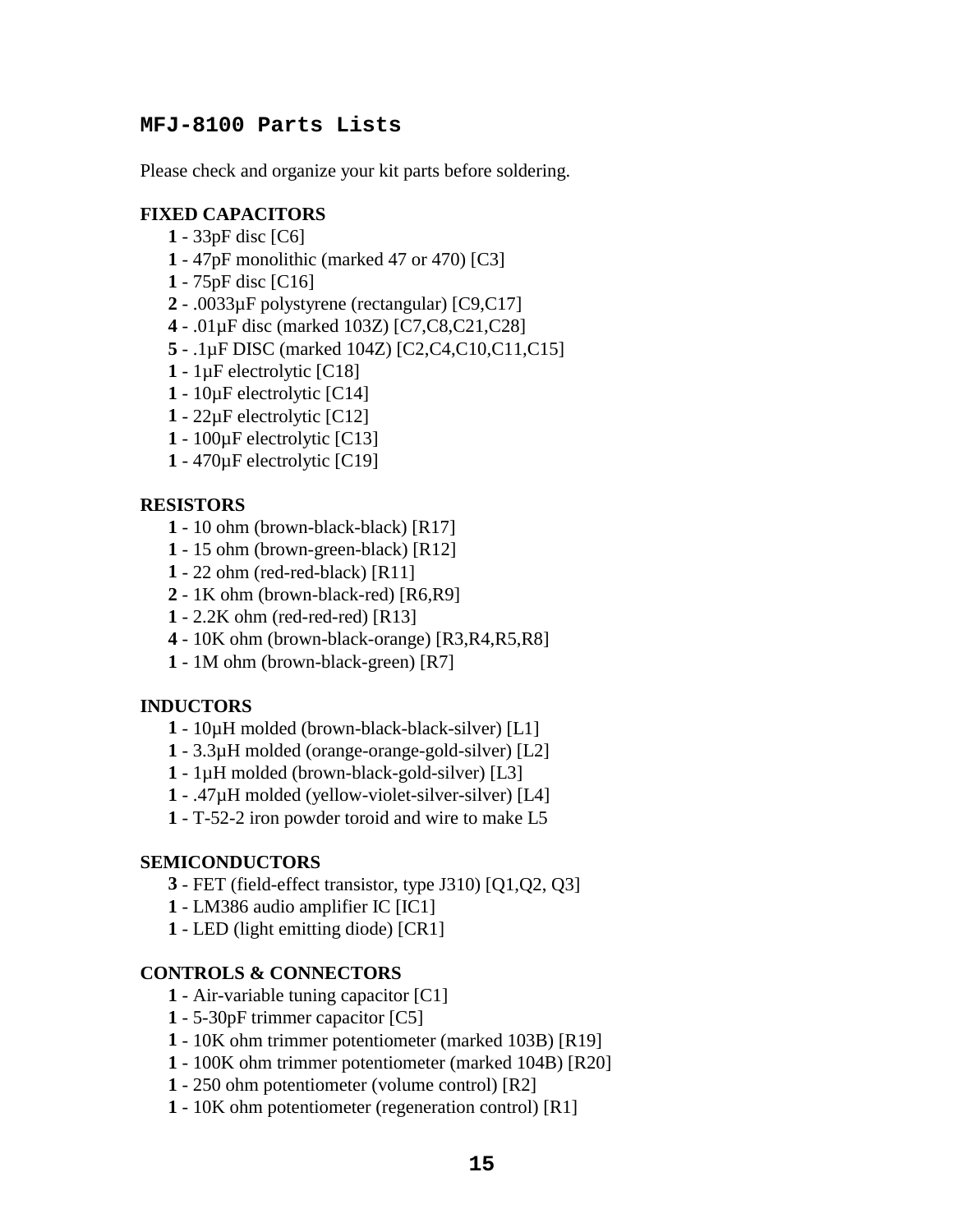- PC-mount 1/8" stereo phone jack [J2,J3]
- Insulated binding post (antenna) [J1]
- PC-mount push-button switch (DC on/off) [SW2]
- 5-position rotary switch (bandswitch) [SW1]

#### **HARDWARE & MISCELLANEOUS**

- Pre-drilled printed circuit board
- 9-volt battery snap connector
- 9-volt battery bracket with foam adhesive strip
- Aluminum chassis (bottom section)
- Aluminum cover
- 4-40 machine screws
- 4-40 standoff spacers
- 4-40 self-locking machine nuts
- 10-32 machine screw (for ground connector)
- 10-32 self-locking machine nuts
- 10-32 steel washers
- 10-32 wing nut
- 3/8" hex panel nuts (to mount controls and SW1)
- 3/8" steel washers (for controls and SW1)
- Instrument knobs for controls
- Pointer knob for band switch
- Larger (1.25") knob for tuning
- Pointer assembly for tuning capacitor
- Pan-head phillips screws for cabinet assembly
- Rubber bumper feet (self-adhesive)
- Set of hookup wires for jumper, winding L5
- Wire-tie to secure battery snap wires
- Instruction/Assembly manual

#### **REQUIRED, NOT SUPPLIED**

9-volt alkaline or heavy-duty battery Low impedance stereo headphones ("Walkman" type) Antenna wire

#### **MINIMUM TOOLS REQUIRED**

Soldering iron (20 to 30 watts) Rosin-core solder intended for electronics work Diagonal cutters or wires nippers Small or medium phillips screw driver Pliers or set of nutdrivers Miniature jeweler-type flat blade screwdriver to adjust C5 Set of Allen hex wrenches  $(1/16" \& 5/64)$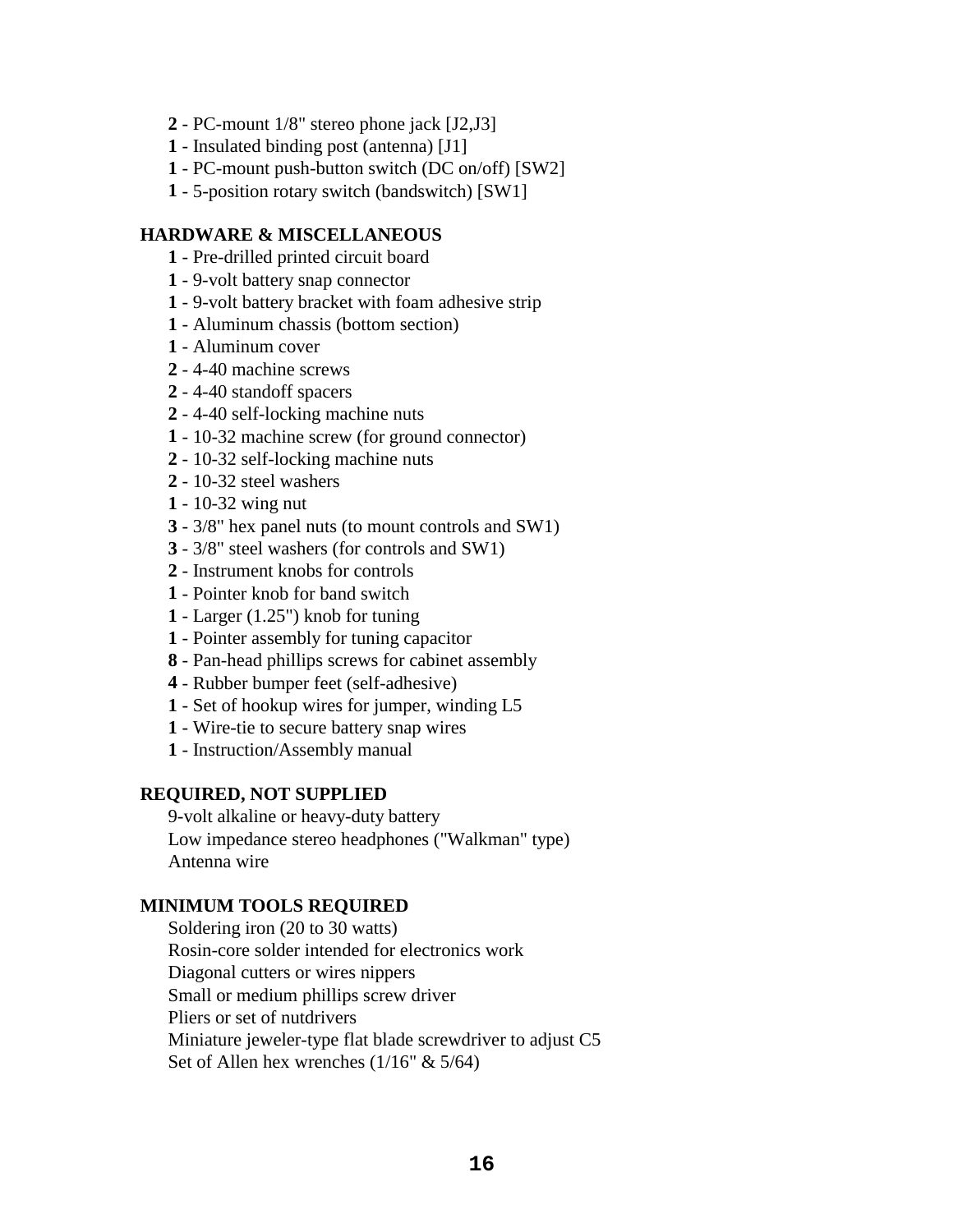**"X-Ray View" of Printed Circuit Board**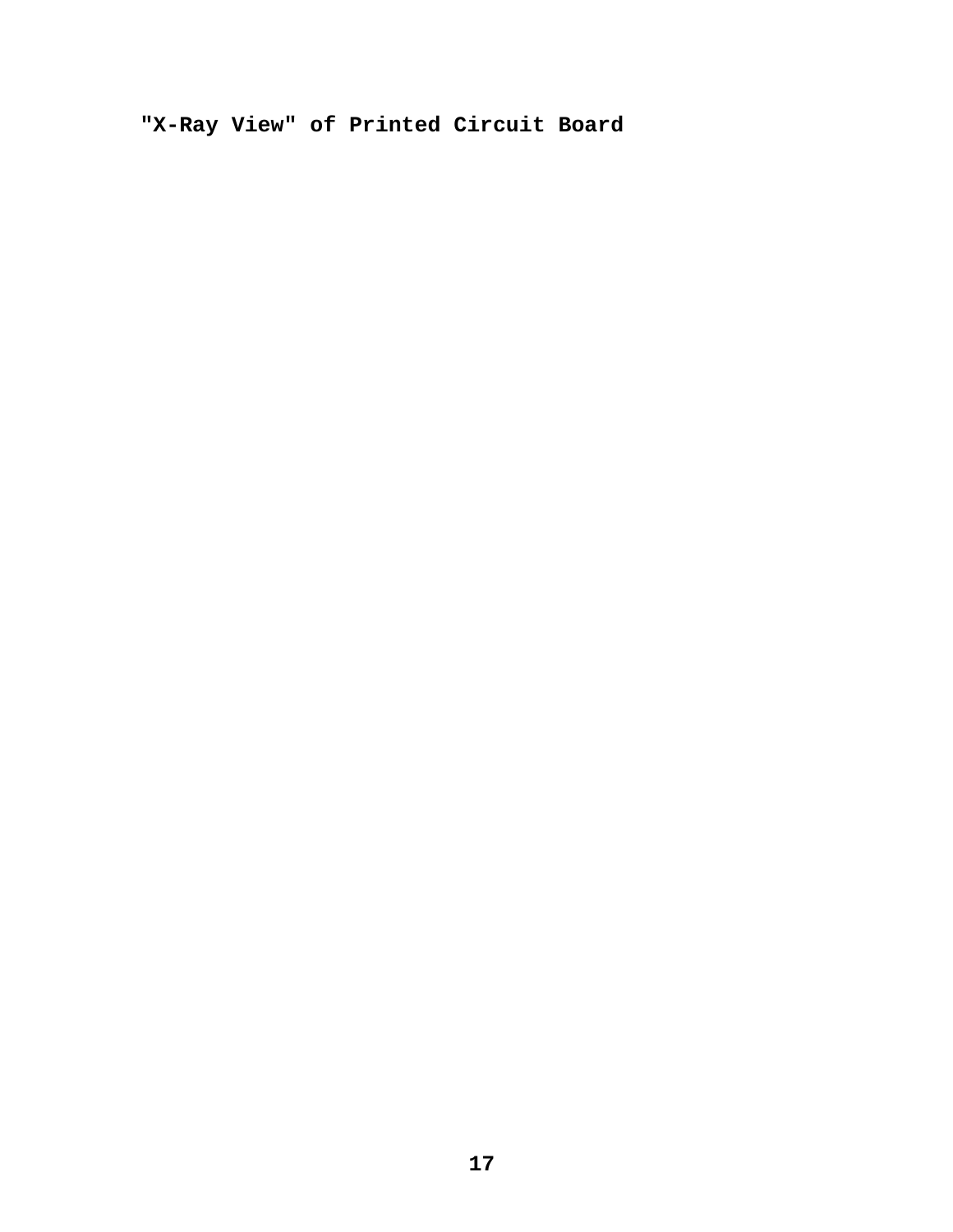## **Before You Start Building !**

Your receiver is designed to work perfectly as soon as correct construction is completed. Before we get started, let's explain exactly what we mean by "correct" construction. If you understand potential and typical problems *before* you build, chances are that you won't make those classic mistakes which can frustrate electronic kit builders.

There are just 5 possible building mistakes which will cause your receiver not to work: **1. Installing a WRONG part.** 

Example: Using a 10 ohm resistor in place of 10K ohm(10,000 ohms)

**2. Installing certain parts BACKWARDS.** 

Example: Reversing the  $(+)$  and  $(-)$  sides of an electrolytic capacitor, or pointing the flat side of a transistor in the wrong direction.

- **3. Faulty SOLDER connection.**  Example: "cold" connections or solder "bridges".
- **4. OMITTING a part, solder connection or wire.**  Example: if it's supposed to be there and isn't, we have a problem!
- **5. Positioning the part close to the board prevents interaction with other parts.**

If you watch out for just these 5 pitfalls, you will build your receiver *right* the first time and start enjoying its worldwide receiving capabilities right away.

Your receiver kit is designed to be very easy and satisfying to put together. If a word or construction detail is unclear to you, check the glossary we complied for you or compare the imprinting on the circuit board to the directions, or show it to a knowledgeable radio friend.

*Take the time to really EXAMINE and understand the circuit board. We don't want to insult your intelligence by explaining that the parts are inserted on the TOP ("component side"), which also illustrates component outlines and numbers, with all soldering done on the BOTTOM (solder side), where you see silver circles ("pads") and a transparent green coating. However, we must point this out to everyone simply because some eager kit builders indeed have tried to solder all the parts on the wrong side, with disastrous results!* 

Again before you start soldering, be certain that you understand the MFJ policy on kits explained on page 2 of this book. Once you begin construction, you truly OWN this receiver kit!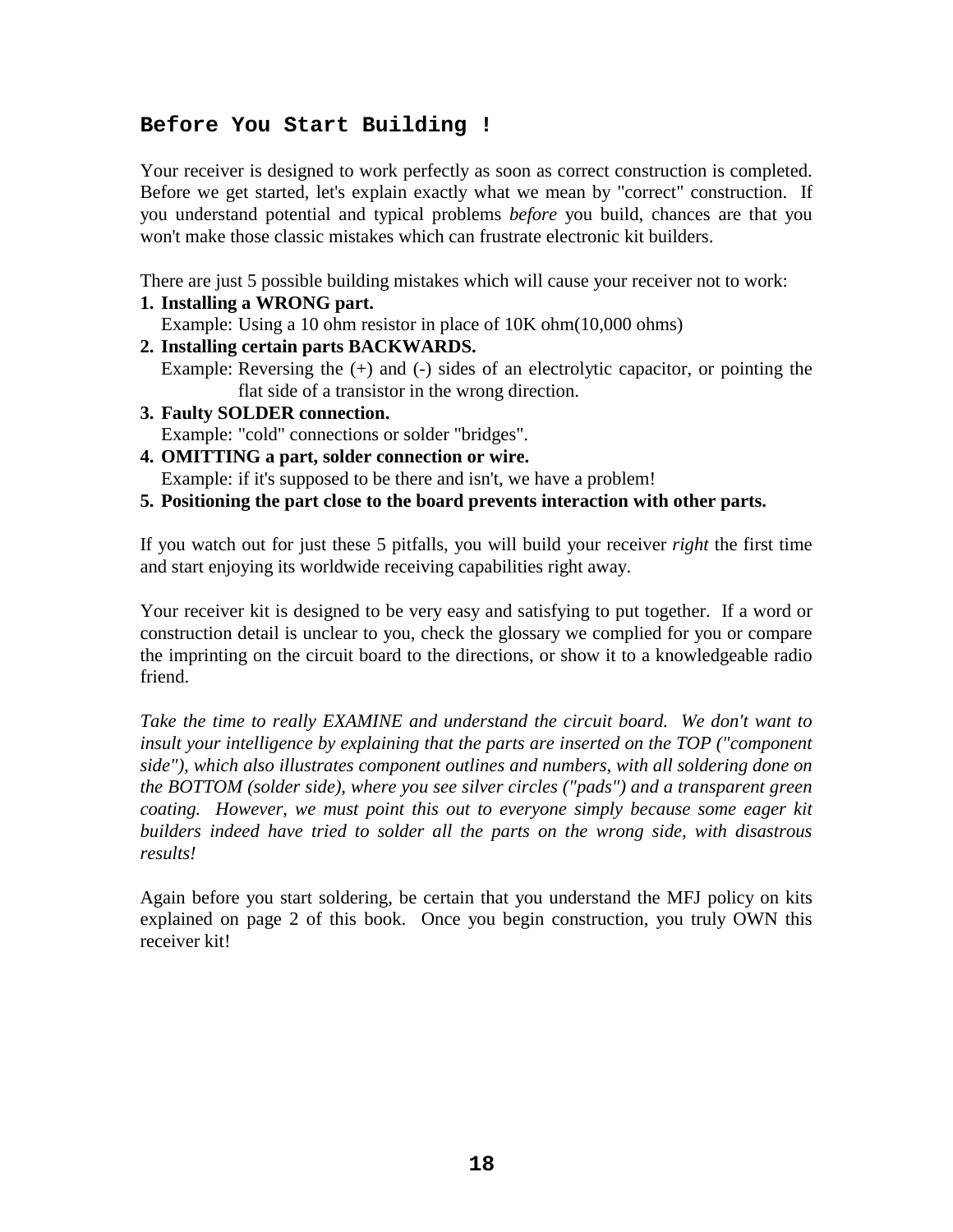### **STEP-BY-STEP KIT CONSTRUCTION**

You'll build your receiver in six phases in this order:

- 1. Small parts associated with bandswitch and tuning
- 2. Transistor RF amplifier and detector section
- 3. IC audio amplifier
- 4. Controls, switches, jacks
- 5. Testing and initial adjustment
- 6. Final Assembly into cabinet

### **To make construction go as smoothly as possible, please follow our published order for installing all parts.**

DOUBLE CHECKING: The directions use two sets of check boxes. Check off the first box after you have completed that step. Use the other boxes for double-checking your work before operating you receiver.

### **Construction Phase 1 (Steps 1-1 through 1-10)**

Our goal here is simply to get started--and to be sure that there won't be any mix-up between the small molded inductors (L1,L2,L3,L4) and the resistors which they resemble. Correct selection and installation of the inductors is essential to correct tuning of your receiver. If you mix them up, what you hear will not correspond to the tuning dial. If you put a resistor in the place of an inductor, you won't receive at all!

#### **Remember that our word INSTALL means:**

- **1. Insert the correct part into the correct position.**
- **2. Make sure it is pressed as far into its holes as it reasonably can go.**
- **3. Solder all points.**
- **4. Trim away excess wire lengths, if any.** 
	- **1-1.** Identify the four molded inductors. They are visibly larger than resistors. The color stripes are on a BLUE body. The 4th band is silver or gold. When we describe each one, we identify the first 3 stripes.
	- **1-2.** Install L1, 10µH (brown-black-black).
	- **1-3.** Install L2, 3.3µH (orange-orange-gold). Be sure *not* to insert it in the position for R4 between L1 and L2. (Also, be very sure not to mistake it for L4 which has yellow-violet-silver bands.)
	- **1-4.** Install L3, 1.0µH (brown-black-gold).
	- **1-5.** Install L4, .47µH (yellow-violet-silver).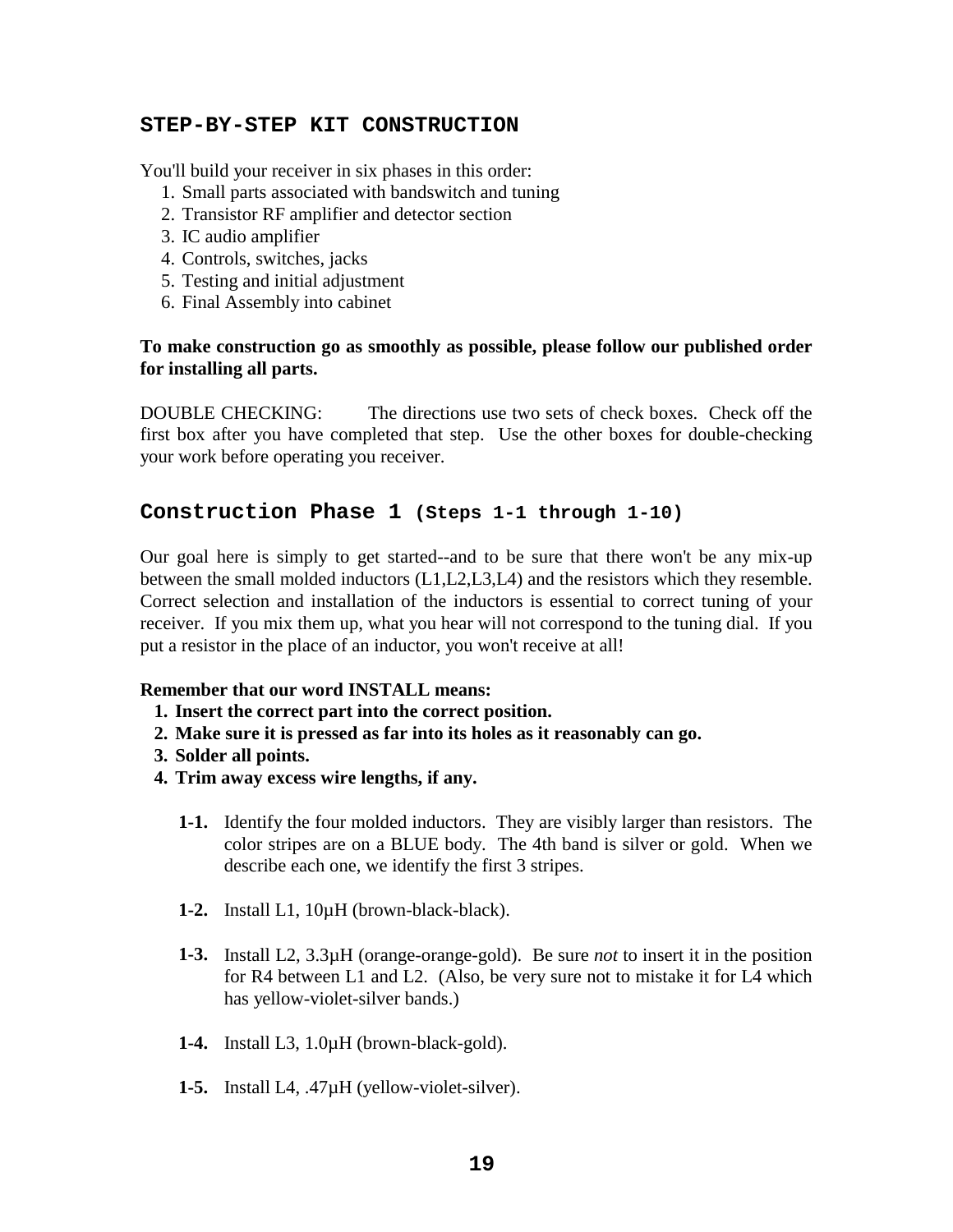- **Note**: The L5 inductor for Band E is a wind-it-yourself "toroidal coil" (don't worry: it's easy!) which we'll make and install in Phase 5 so that it is not subjected to bumping and bending during other assembly.
	- **1-6.** Install R4, 10K (brown-black-orange). Its position is between L1 and L2.
	- **1-7.** Install C4, .1µF (body marking: 104Z), near L1.
	- **1-8.** Install R13, 2.2K (red-red-red). (This is a current limiting resistor for the LED power indicator.)
	- **1-9.** Install C3, 47pf (body marking: 47 or 470).
	- **1-10.** Install C5, the miniature trimmer capacitor, making sure the to orient its body shape just like the circuit board outline. Before soldering , adjust the tuning screw so that its slot is pointed just like the outline on the board.

We've accomplished something important; we got started, and we've made sure that this receiver will tune correctly.

#### **Construction Phase 2 (Steps 2-1 through 2-20)**

The parts in Phase 2 are the heart of your receiver; working together with the tuning circuit begun in Phase 1. Building this section is simply a matter of identifying and installing the parts correctly. This phase includes all three FET transistors and one electrolytic capacitor, all of which are to be installed in one correct way only. You really can't go wrong; simply position the transistors and electrolytic capacitors exactly as illustrated, right on the board.

- **2-1.** Install R5, 10K (brown-black-orange).
- **2-2.** Install C7, .01µF (body marking 103M).
- **2-3.** Install C18, 1µF electrolytic. Notice that the negative (-) side is clearly marked on the capacitor, and that the (+) position is marked on the PC board.
- **2-4.** Install R3, 10K (brown-black-orange).
- **2-5.** Install R6, 1K (brown-black-red).
- **2-6.** Install R17, 10 ohm (brown-black-black).
- **2-7.** Install C6, 33pF (body marking 33K).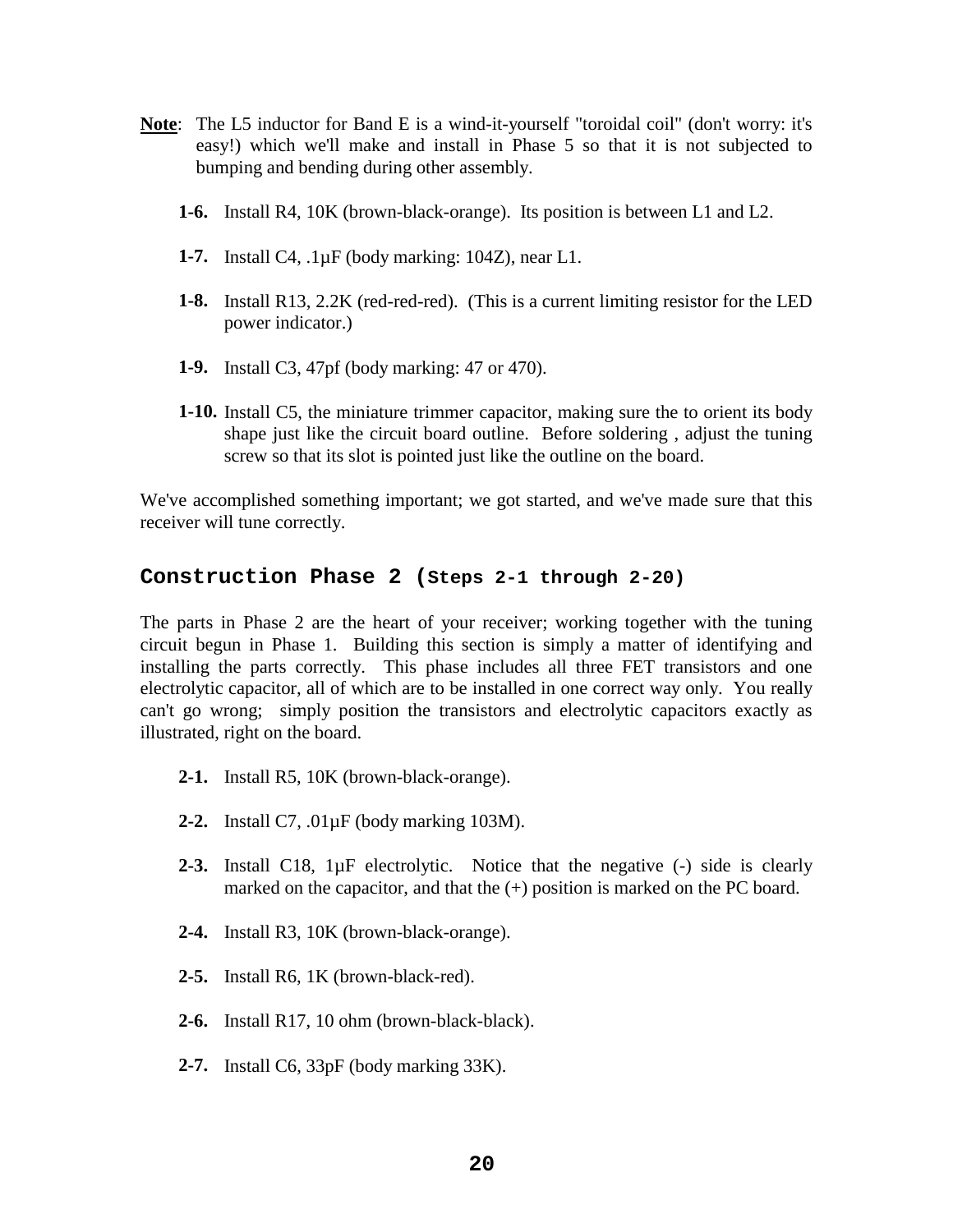- **2-8a.** The locations for all three FET transistors (Q1, Q2, Q3) are imprinted clearly on the PC board. Notice the flat and rounded sides of the imprints, corresponding exactly to the shape of the transistors viewed from the top. We'll install all 3 transistors in the following steps. (1.) Simply press each one into its 3 holes as far as it can reasonably go, (2.) gently bend the leads outward to secure it, (3.) solder all three connections, and clip away the excess wires.
- **Note:** All three transistors are identical (Siliconix J310).
	- **2-8b.** Install transistor Q1, per 2-8a (above).
	- **2-9.** Install transistor Q2, per 2-8a (above).
	- **2-10.** Install transistor Q3, per 2-8a (above).
	- **2-11.** Install R7, 1M ohm (brown-black-green).
	- **2-12.** Install C17, .0033µF (body marking 332K).
	- **2-13.** Install C8, .01µF (marked 103M).
	- **2-14.** Install R8, 10K (brown-black-orange).
	- **2-15.** Install C21, .01µF (marked 103M).
	- **2-16.** Install C28, .01µF (marked 103M)
	- **2-17.** Install C2, 01µF (marked 104Z)
	- **2-18.** Install R20, the 100K ohm regeneration trimmer (104B). This trimmer is identical in size and shape to the R19 RF gain control near the antenna jack. Be sure that its marking includes "104B" as the last four digits, with the "4" as especially important.
	- **2-19.** Install R19, the 10K ohm RF gain control, near the rear corner of the PC board. Its marking includes the digits "103B".
	- **2-20.** Install C16, 75pF (body marking 75J), near R19.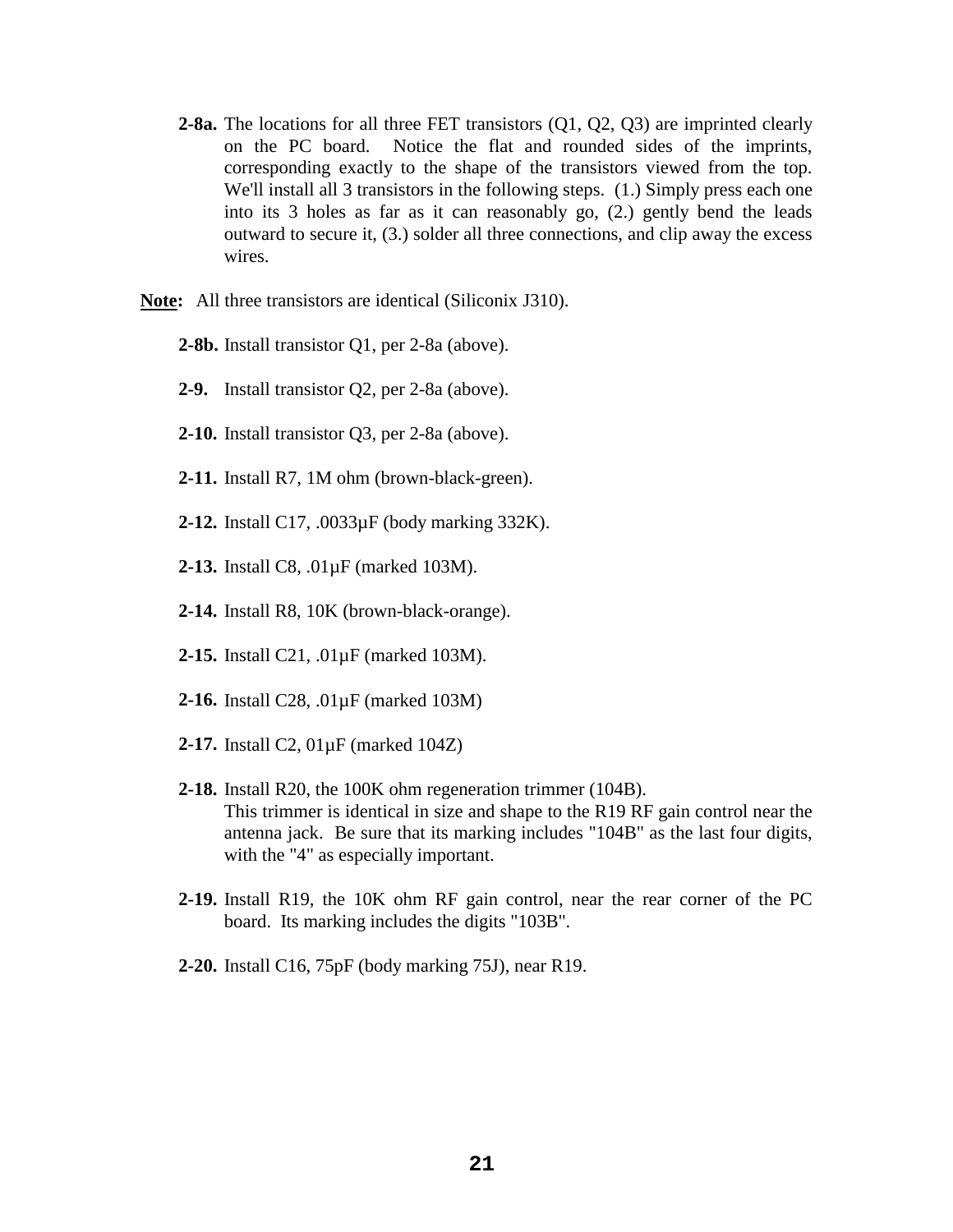#### **Construction Phase 3 (Steps 3-1 through 3-20)**

The following group of parts form the audio amplifier circuit which boosts the signal from the FET transistors to useful listening volume.

- **3-1a.** Examine the 8-pin socket for the LM386 IC and notice the rectangular notch at one end. This notch should be oriented in exactly the same direction as imprinted on the board (toward C14). Press the socket pins into their 8 holes so that the socket rests flat on the board. You may wish to slightly bend two or more pins after insertion so that the socket won't slip out.
- **3-1b.** After making sure that all 8 pins are clearly visible on the bottom of the board, solder each connection carefully. Be sure not to let the solder tip touch two pins at the same time, which would cause unwanted "solder bridges".
- **3-2a.** In step 2-3 above, you installed the first of the 5 electrolytic capacitors used in the receiver. The remaining 4 are of this amplifier section. We'll install all of them now, so that the importance of correct  $(+)$  and  $(-)$  positioning stays fresh in mind.
- **3-2b.** Install C19, 470µF per 3-2a (above).
- **3-3.** Install C13, 100µF per 3-2a (above).
- **3-4.** Install C14, 10µF per 3-2a (above).
- **3-5.** Install C12, 22µF per 3-2a (above).
- **3-6.** Before proceeding, please *double-check* the polarity correctness for all 5 electrolytic capacitor!
- **3-7.** Install R11, 22 ohms (red-red-black).
- **3-8.** Install R12, 15 ohms (brown-green-black).
- **3-9.** Install C15, .1µF (marked 104Z).
- **3-10.** Install C11, .1µF (marked 104Z).
- **3-11.** Install C9, .0033µF (body marking 332K).
- **3-12.** Install R9, 1K (brown-black-red).
- **3-13.** Install C10, .1µF (marked 104Z).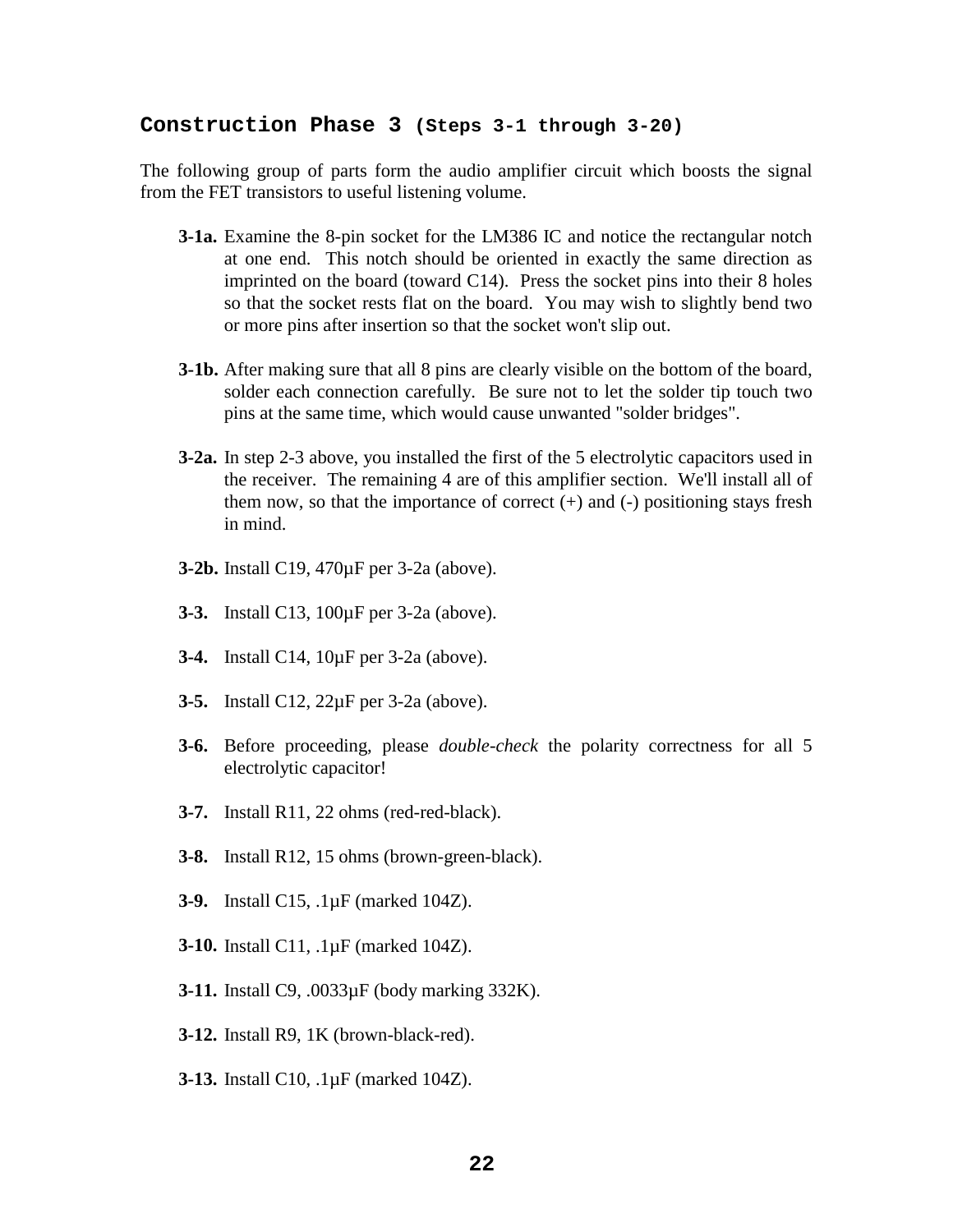#### **About the Jumper Wires**

Several lengths of hookup wire are installed on the top side of the board between points marked W1, W2, etc. The purpose of such "jumper wires" is to make efficient connections across circuit traces on the solder side of the PC board in situations where running a circuit board trace would not be efficient.

- **3-14.** Solder a 1" jumper from W1 to W2 (see page 17).
- **3-15.** Solder a 1" jumper from W3 to W4 (see page 17).
- **3-16.** Solder a 1" jumper from W5 to W6 (see page 17).
- **3-17.** Solder a 4.5" jumper from W7 to W8 (see page 17).
- **3-18.** Solder a 3.5" jumper to ANT near R19. (In the final assembly phase, the other end is soldered to the Antenna binding post.)
- **3-19a.** Examine the LED (CR1). Like electrolytic capacitors and transistors, this diode is a one-way-only part. The longer lead is the anode. Also, the cathode side is identified by a slightly flattened side of the bulb. The anode side is nearest the 5-position bandswitch (SW1).
- **3-19b.** Install LED CR1 per 3-19a and the following: Insert the LED with anode side toward SW1. Slide it into holes as far as it will go. Solder both leads and nip excess lengths. Gently bend bulb forward 90º.
- **3-20.** Carefully insert the LM386 IC into the socket, making sure that the notched or dotted end is toward C14 and the center of the circuit board.

## **Construction Phase 4 (Steps 4-1 through 4-14)**

**4-1.** Installing the larger parts will seem easier because the connections are less delicate and further apart from each other. However, it is very important for a good final fit into the cabinet to seat these jacks, switches and controls squarely onto the board before soldering. In each case, insert the part as far into its holes as it will go and make sure it does not slip during soldering.

**Also,** some of these connections will require more soldering heat than you need for small parts. **Be sure** to get the connection itself hot enough to melt the solder.

 **4-2.** Install headphone jack J2 per 4-1 (above).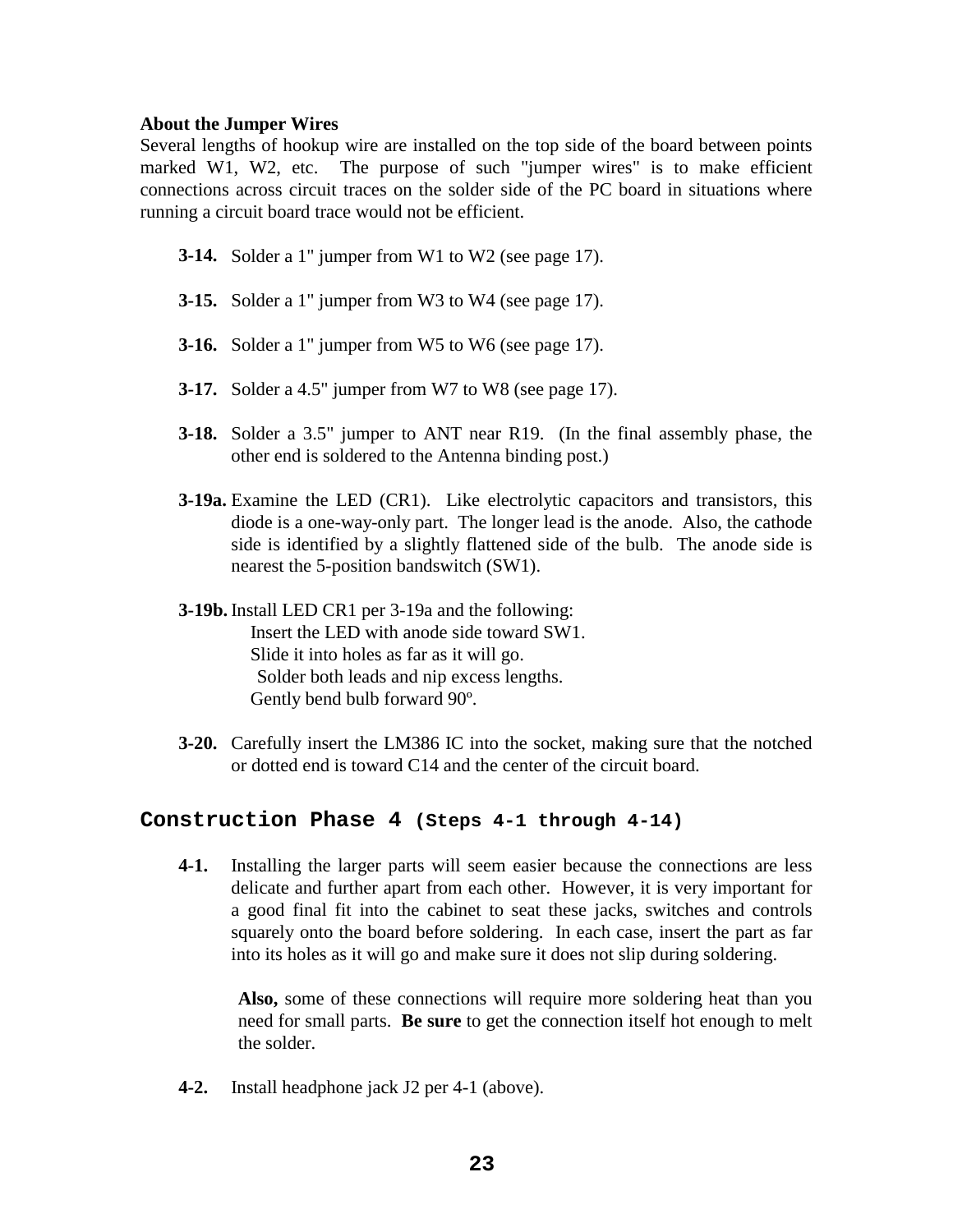- **4-3.** Install headphone jack J3 per 4-1 (above).
- **4-4.** Install SW2, the power on/off push-button switch per 4-1.
- **4-5.** Install R2, the 250 ohm volume control per 4-1. It is clearly stamped "250" on its back.
- **4-6.** Install R1, the 10K ohm regeneration control per 4-1.
- **Note on C1:** The rotor (moveable) section of C1 is electrically common with the frame and therefore the four bottom pins which are soldered to the receiver ground plane. The stationary section (stator) has 4 solder lugs, but only the two rear ones are used. The front lugs should be bent out of the way or clipped off before installation.
	- **4-7** Install C1, the air-variable tuning capacitor. Handle it carefully and re-read 4-1 before soldering. Notice that a total of 6 solder connections are made; the 4 pins from the frame plus the rear lugs from each side.
	- **4-8.** Install SW1, the rotary bandswitch.
	- **4-9.** Install the battery snap connector, making sure that the red (+) wire goes to point BATT+ and the black (-) wire to point BATT-. The receiver will not work and might be damaged if these wires are reversed. These wires may be strapped to the circuit board using the wire tie through the two large holes between the two jumper wires previously installed.
	- **4-10a.** Coil L5 consists of 8 turns of insulated hookup wire wound around the donut-shaped red toroid form. Correct winding of this coil is essential to correct tuning of Band E. The wire should be as tight as possible, with the spacing of the turns as even as possible.

A turn is one complete "lap" around the toroid. The winding begins and ends with a halfturn to form its mounting leads. Therefore, it appears at first to have 9 turns. In fact, if you count 8 complete loops plus a short lead on each side for mounting, you have wound it correctly.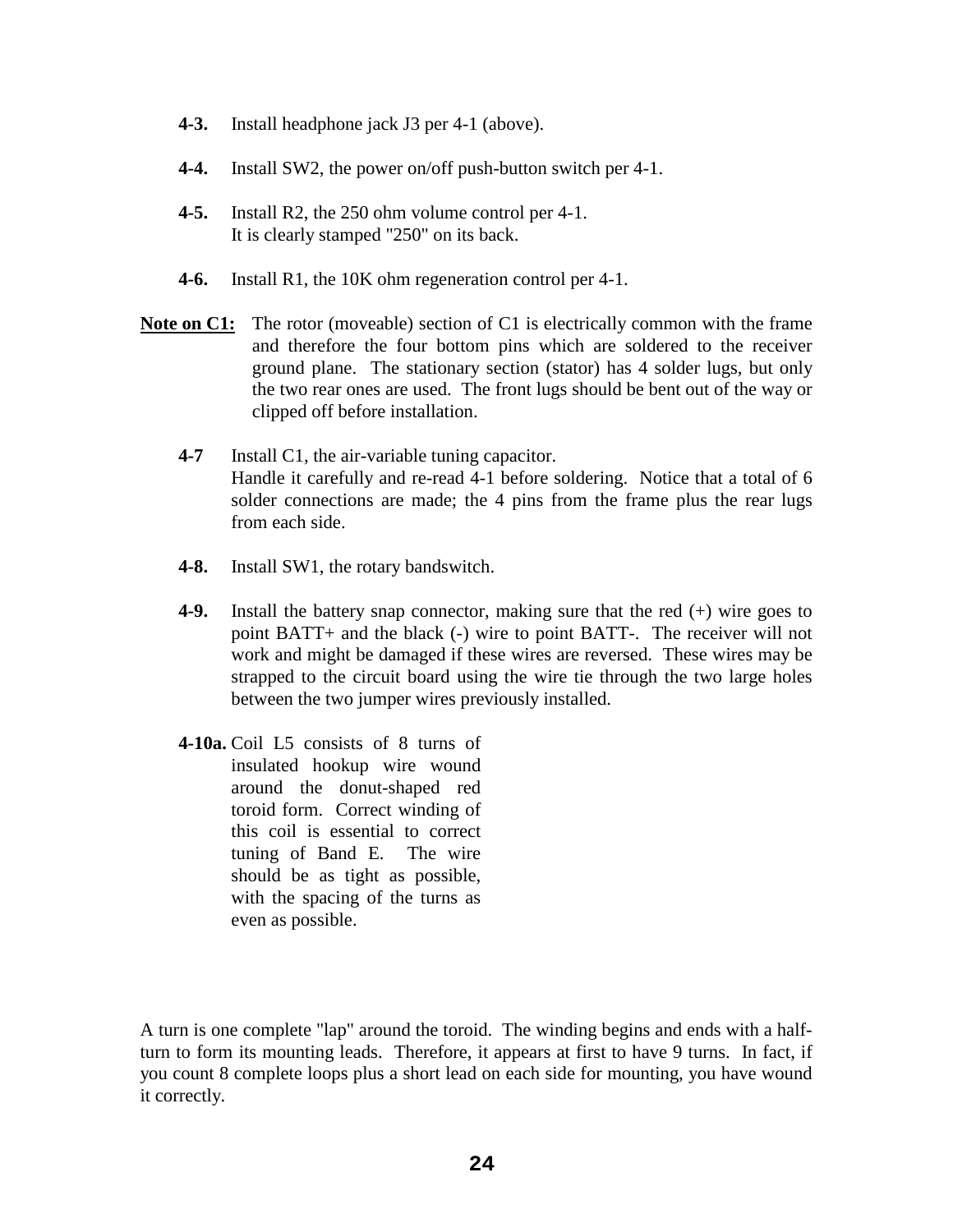- **4-10b.** Wind L5 per 4-10a. Work with confidence; if you discover that you didn't do it quite right, it's not hard to un-wind and try again. **Note:** remember that the red toroid form is made of powdered iron. Therefore, handle it with reasonable care so as not to crack or crush it. In other words, don't assume that it's as though as a steel washer!
- **4-10c.** Install L5 in its position near L3 and L4. Use care to mount it as tightly against the board as possible. If it wiggles easily, you will experience unstable reception on Band E.
- **4-11.** Double-check the correctness of your work in step 1-1 through 4-10!
- **4-12.** Check the solder-side of the board for bits of wire or solder trapped between connections and also for excess wire lengths that need to be trimmed.
- **4-13.** Review the quality of all solder connections. Are they all shiny and coneshaped? Did you miss any soldering points? Touch up any questionable solder point by reheating the connection with a very clean soldering iron tip.
- **4-14.** Use the double-sided adhesive strip to secure the 9-volt battery bracket in the large open area between C1 and the back of the PC board.

## **Construction Phase 5 (Steps 5-1 through 5-11) Testing and Initial Adjustment**

Congratulations! If you performed Steps 1-1 through 4-13 successfully, your finished MFJ-8100 is already a working shortwave receiver!

To be assured of satisfactory receiver performance, PLEASE continue following our stepby-step directions.

- **5-1.** Set SW2 in its "out" (off) position. Install a fresh 9-volt alkaline or heavyduty battery.
- **5-2.** Plug a personal stereo headphone into J2 or J3. Be sure that your headphone works; Test it first with any personal stereo gadget in your household!
- **5-3.** Temporarily attach knobs to the band switch and regeneration control.
- **5-4.** Set the front panel controls as follows: Bandswitch to Band C Regeneration Control fully counter-clockwise. Volume: midway to 3/4 of its turning range Tuning: mid-range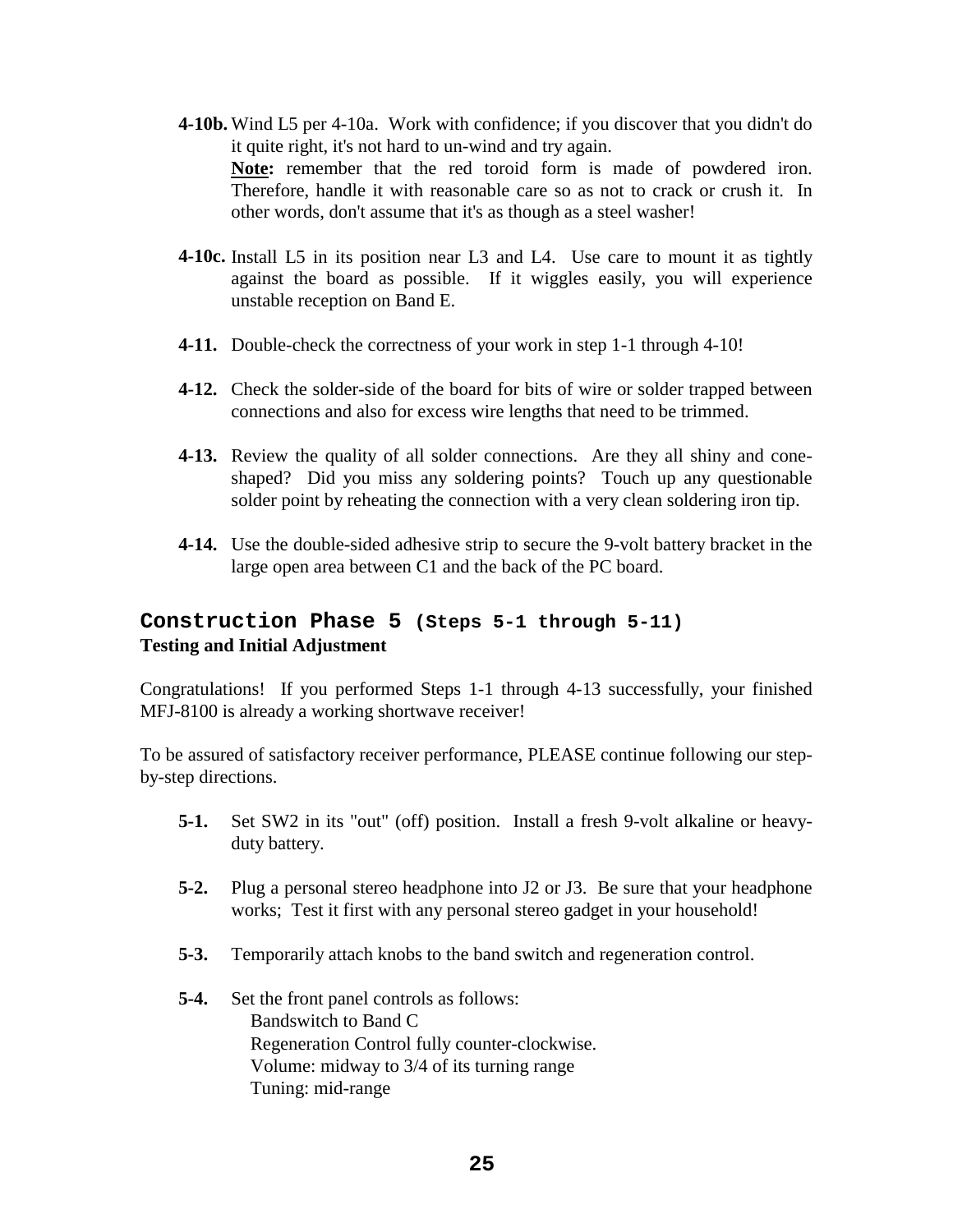- **5-5.** Make a temporary connection of your antenna or a 10-20' length of any kind of wire to the short antenna wire near the RF gain control.
- **5-6.** Set the RF Gain trimmer to about 3/4 fully clockwise (as viewed from the rear of the PC board).
- **Note:** The following tests verify basic receiver performance before installing the PC board into the cabinet. Because the PC board groundplane and control housing are not yet grounded to the aluminum panel, you will experience phenomena during these test that will *not* occur after complete assembly. In particular, the regeneration control knob will be sensitive to hand capacitance. In other words, you can expect changes in frequency and gain when touching the knob, shaft, PC board ground, etc.
	- **5-7.** Push the DC power switch to its ON position. The LED should glow. (If it does not, turn off the switch immediately and re-check both the LED and the battery snap wires for correct polarity.)

Before proceeding, it would be a good idea to re-read our full explanation of the use of the Regeneration control. Also, look ahead to Step 5-10 regarding adjustment of trimmer R20. In order to do that adjustment, you first need to experience exactly what "regeneration" sounds like, which we'll do in 5-8!

- **5-8.** With the controls set per 5-4, you should be pleased to hear virtually nothing right now except a faint background hiss! Now, start turning the Regeneration control slowly clockwise. At some point in this turning, you'll start to hear "something" (depending on where the tuning dial is set). Turning just slightly beyond that point will bring in a very distinct hiss or whistle or perhaps a recognizable radio signal. After adjusting the volume control to a comfortable level, try rotating the Tuning capacitor. You should hear radio signals of various kinds.
- **5-9.** Experiment with Tuning and Regeneration controls on Bands B, C, and D. If it's after dark, Bands A and B should be very active. In broad daylight, B and E will have more activity, and Band A will be quieter. Reception on Band E may require Step 5-10 below.
- **5-10.** Perform a preliminary adjustment of regeneration trimmer R20 as follows: Turn power OFF. Set Bandswitch to the E position (furthest right). Turn Regeneration fully clockwise. Set Tuning for maximum capacitance (both sets of plates meshed to left side Turn power ON.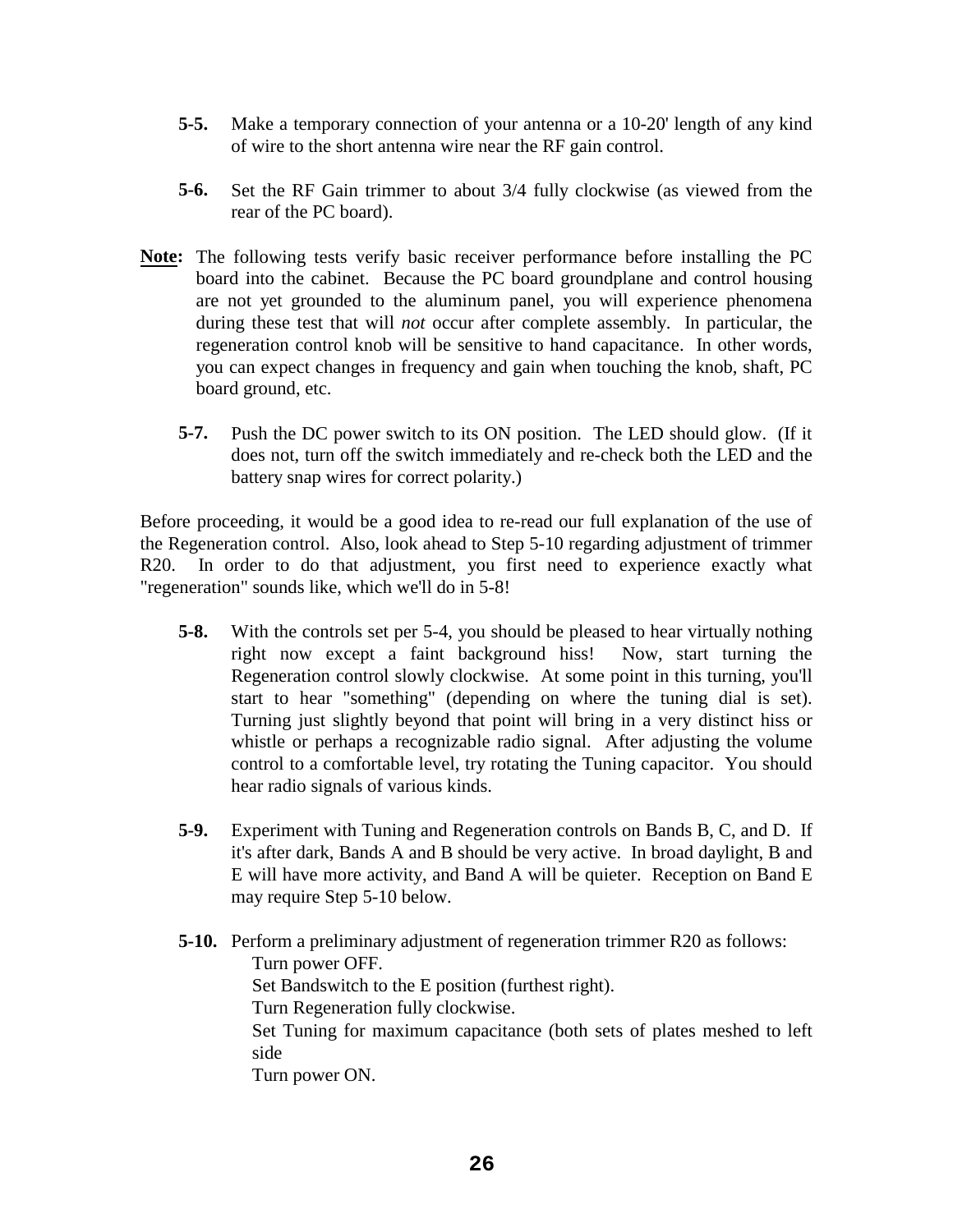Now, use a small screwdriver (or just your finger on the plastic wheel) to adjust trimmer R20 to the point where regeneration just begins, with all other controls set as specified above. (This adjustment will be touched up after the receiver is assembled into its cabinet.)

**5-11.** Take one last look at the quality of all solder connections!

## **Construction Phase 6 (Step 6-1 through 6-19) Final Assembly**

The receiver circuit board is designed for a precision fit into its custom aluminum cabinet. To prevent both aggravation and possible damage, please follow our assembly steps in order. **Please do not install any parts ahead of time.** 

- **6-1.** Arrange all remaining hardware parts so that you can look them and over and visualize how they fit together.
- **6-2.** Mount the two 4-40 screws and threaded spacers *loosely* in the two slotted holes in the cabinet bottom. For now, keep the screw tips flush with the top of the spacers.
- **6-3.** Attach the four self-adhesive bumper feet to the bottom of the cabinet in a symmetrical pattern.
- **6-4.** Slip the PC board into the cabinet front-first, guiding the control shafts into their respective panel holes. As you press the rear of the board down, pull very *gently* on the rear panel to permit the phone jacks to slide into position.
- **6-5.** As you settle the rear of the board, adjust the two screws and spacers to match the PC board holes.
- **6-6.** Gently bending the lead wires as needed, guide the LED bulb into its panel hole. Use a small screwdriver blade or soldering tool to press the bulb forward.
- **6-7.** Use finger pressure to make sure that the two front panel controls and switch are pressed forward against the front panel.
- **6-8.** Attach the three panel washers and control mounting nuts (finger-tight only, for now).
- **6-9.** Tighten the two 4-40 mounting screws, treating the threaded spacers as nuts. Install the self-locking nuts onto the screw lengths extending through the PC board holes.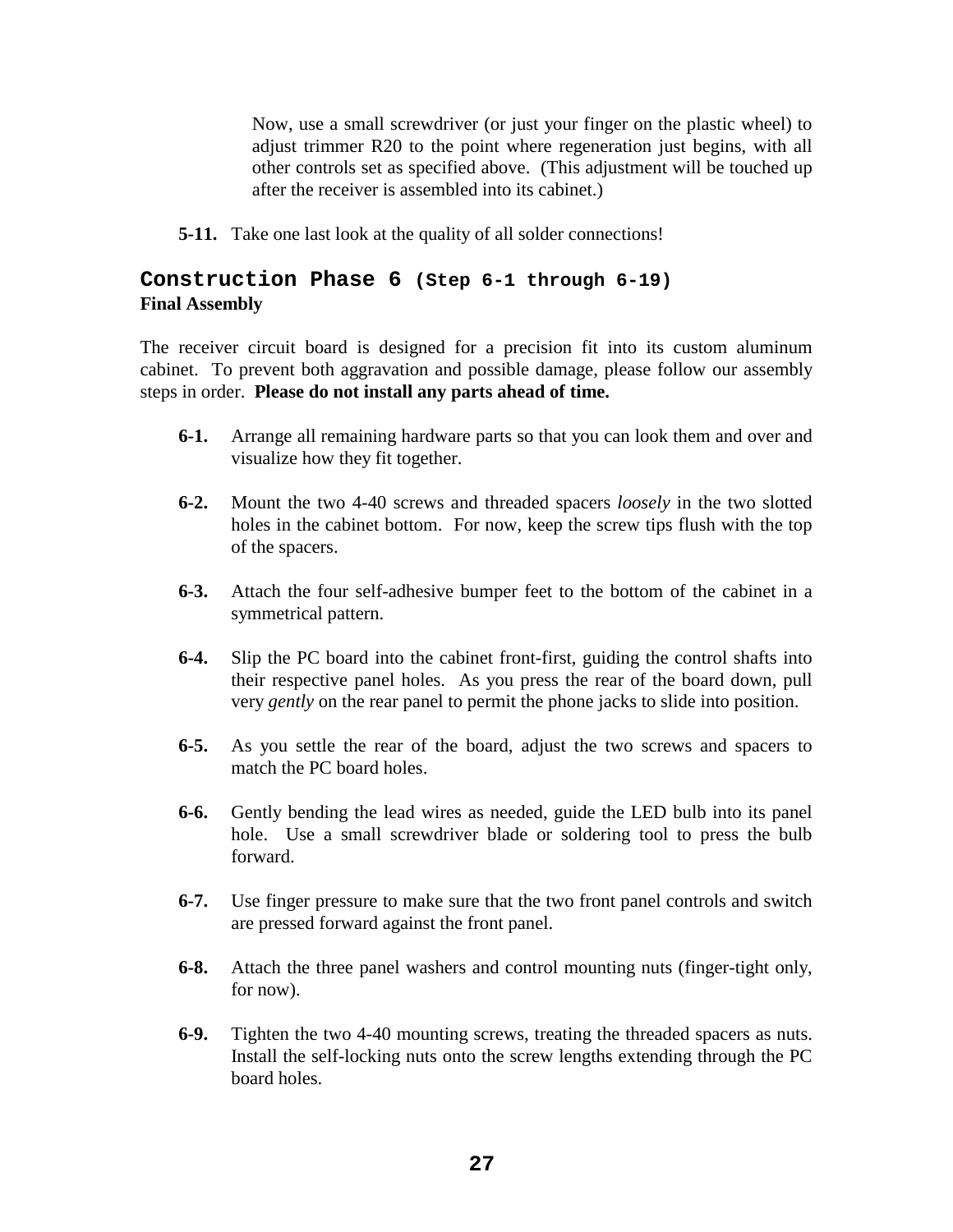- **6-10.** After making sure that everything lines up square and attractively, tighten the three panel nuts, taking great care not to scratch the front panel.
- **6-11.** Turn the Tuning capacitor to the left until the plates are visibly meshed. Press the dial pointer, black washer first, (pointing exactly left) onto the capacitor shaft. Move it all the way to the second shaft section nearest the panel. Start by pressing very firmly and evenly.
	- **Note:** The hardest part installing these friction-fit dial pointers is getting it started. Try tapping it on using a 3/8" wrench socket or nut-driver to apply even pressure. After you get it over the end of the tuning shaft, gentle and even tapping pressure will move it into place more easily.
- **6-12.** Install the four panel knobs with the Allen wrenches and flat screwdriver. Be sure to align the pointer stripes of the knobs before tightening.
- **6-13.** Recheck the LED for best positioning through the front panel.
- **6-14.** Attach the rear antenna binding post. The split washer goes against the inside of the rear panel.

**IMPORTANT:** *Do not* over-tighten the mounting nut, or it will strip the threads of the connector's body.

- **6-15.** Solder the antenna wire to the tip of the antenna connector.
- **6-16.** Install the Ground terminal hardware in this order: (1.) screw through rear panel,  $(2)$  nut #1,  $(3)$  nut #2 (tighten nuts),  $(4)$  two washers,  $(5)$  wingnut. (Any ground wire is attached between the two washers.)

#### **Final adjustment of trimmer R20:**

- **6-17.** Connect battery, headphones and antenna. *Repeat* steps in 5-10 to ensure proper operation of Regeneration control.
- **6-18.** Refer to the following section "Dial Calibration Adjustment of Trimmer Capacitor C5" to make a one-time adjustment of trimmer C5.
- **6-19.** Install the top cover of your receiver using the eight self-tapping screws. Before doing so, make sure your have installed a fresh alkaline or heavy-duty 9V battery.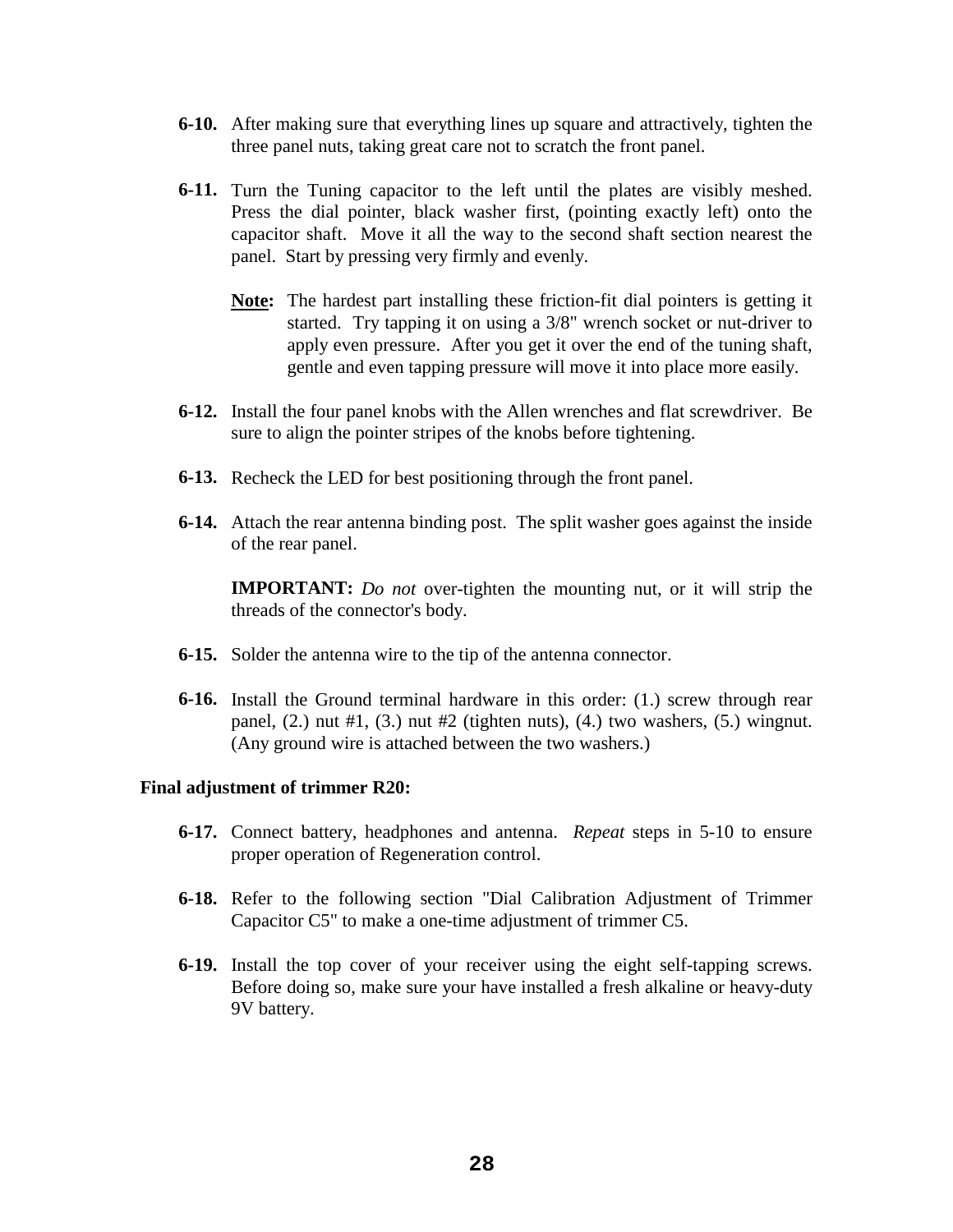## **Dial Calibration Adjustment of Trimmer Capacitor C5**

Trimmer capacitor C5 is provided to help you match actual tuning to the panel calibration as closely as is reasonably possible. Adjustment consists simply of matching a signal of known frequency to its correct position on the dial. The reference signal can be generated with test equipment, or it can be a distant station of known frequency, or you can listen for the regenerative oscillator on another nearby receiver.

The precision broadcasts of Station WWV at 10.0 and 15.0 and 20.0 MHz are the most easily identifiable reference signals. First, try for the 10.0 MHz transmission. With the bandswitch set to C, tune carefully from 10 MHz down to the far left of the scale and back up to the midpoint. WWV is recognizable by its pulsing tone (one second spacing) and voice announcements each minute giving the "Universal Coordinated Time". If necessary, look for it on bands C (10 MHz), D (15 MHz), and E (20 MHz). As soon as you have identified WWV on one of these bands, make a *small* adjustment of C5 with a miniature screwdriver or alignment tool. Then re-adjust the Tuning knob until you have determined whether adjusting C5 moved WWV closer to or further away from the desired point on the dial.

Repeat adjustment of C5 and the Main Tuning until the dial pointer is on the correct frequency for WWV.

If you cannot find WWV on any of the three bands, try again at other times of the day. One of these three frequencies (10, 15, or 20 MHz) should be loud and clear anywhere in the continental USA at any time of day or night. 10 MHz is best for late afternoon and evening.

## **Note to Hams or Experimenters**

A very easy method for adjusting C5 is to listen for the MFJ-8100's oscillator on a nearby receiver or transceiver. Even with no antenna wire connected to the MFJ-8100, the oscillator is easily heard within a range of 10-15 feet.

Procedure:

- 1. Tune C1 to a specific frequency (e.g. 3.6 MHz, range A).
- 2. Tune other receiver to 3.6 MHz.
- 3. Listen to the MFJ-8100 and adjust Regeneration Control to the point where you know that regeneration has just begun. (The receiver must be oscillating (regenerating) for this method to work.)
- 4. Adjust trimmer C5 until you hear the oscillator signal. Adjust further for very lowest audible tone (zero beat).

If you are using your own test signal from a signal generator or other RF source, simply set the bandswitch and tuning dial to the test signal frequency and adjust C5 until you hear the signal.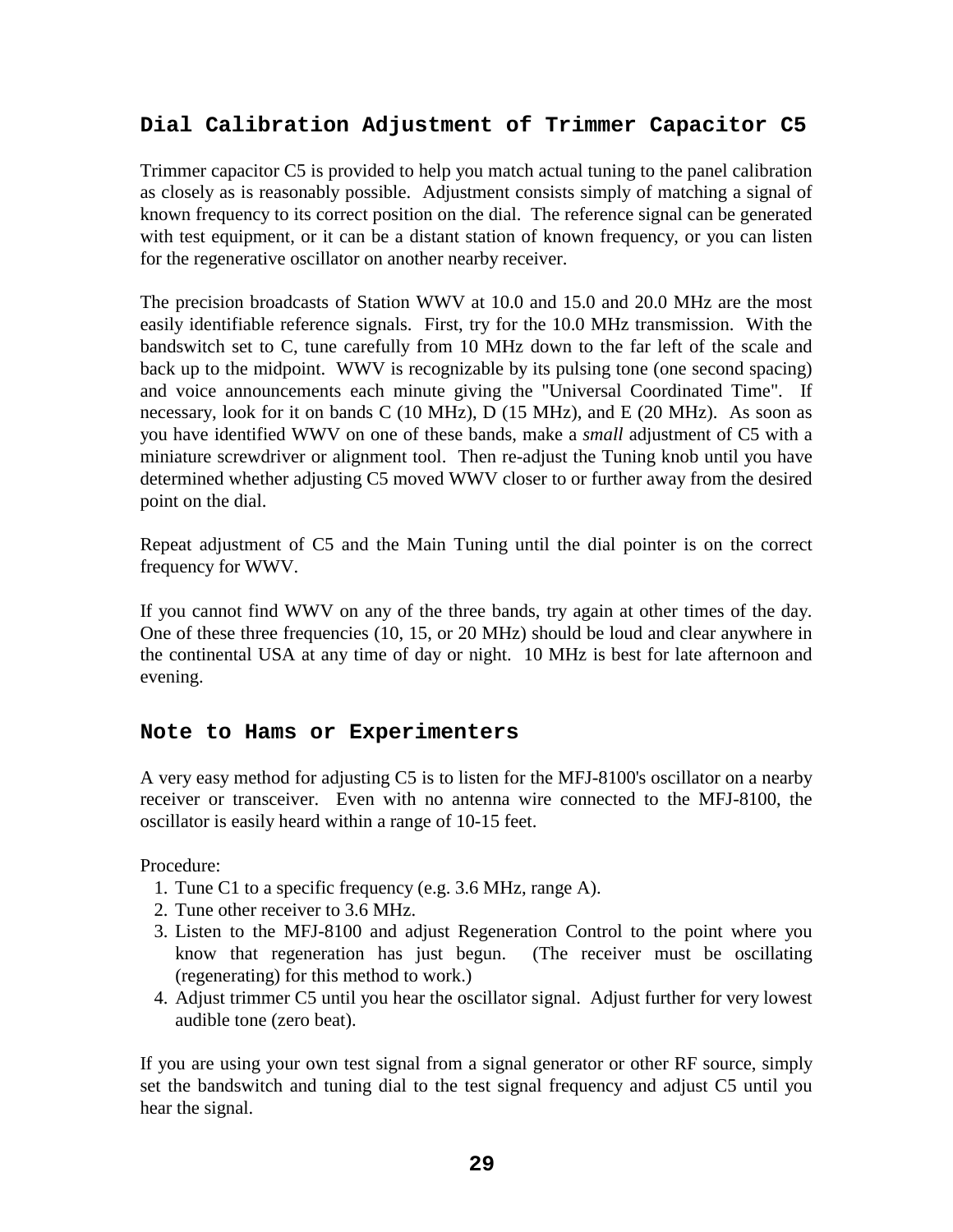While a single adjustment of C5 can be made using any reference frequency, it's a good idea to use your test equipment or other receiver to verify approximate tuning accuracy on all 5 bands. If one or more bands are drastically wrong, be sure to check for correct inductor values and good solder connections of the inductors.

## **If your find Band E (17.5-22.0 MHz) to have very inaccurate tuning, try moving the windings on L5 closer together or further apart.**

Again, please *remember* that the dial markings are simply intended to be a *general guide* for casual listening! Despite your best efforts and our own, the accuracy of the tuning dial is dependent on the manufacturing tolerance of the five inductors.

## **Using and Enjoying Your Receiver**

To get maximum satisfaction from your new shortwave receiver, we encourage you to develop good familiarity with the sections of this manual:

- Antenna Considerations
- Regeneration Control
- Band Switch and Tuning Ranges
- Audio Notes

However, let's say it all as briefly as possible:

- **1**. The better the antenna, the better the reception. In general, 20 to 30 feet of wire will give good results.
- **2.** The use of the Regeneration Control is learned through experience. It controls the sensitivity of the receiver and distinguishes between AM broadcasts and CW-SSB.
- **3.** The tuning ranges are set up so that you can expect to find something interesting at any time of day or night. Bands A and B are most active in the evenings. Band C has something happening all the time. Bands D and E assure a variety of daytime reception but also can be busy at night.
- **4.** The audio circuit is designed for one or two pairs of "Walkman'' type stereo headphones or mini speakers. Other speaker options are mentioned in audio section.

*IMPORTANT:* The internal 9 volt battery will provide many hours of satisfying listening provided that you turn the receiver OFF when not in use! This "advice'' may seem ridiculously obvious, but remember that battery replacement requires removing and replacing the 8 cabinet screws and that leaving the receiver on overnight will indeed run down the battery. If you wish, the battery snap wires can be re-routed to the battery clamp mounted outside on the rear panel. Or, the receiver may be powered by larger external batteries in the 6 to 12 volt range. 4 to 8 "D'' cells in plastic battery holders available from Radio Shack will provide months of service.

**Note:** If a DC voltage other than 9 volts is used, readjustment of trimmer C5 will be required for correct frequency indications.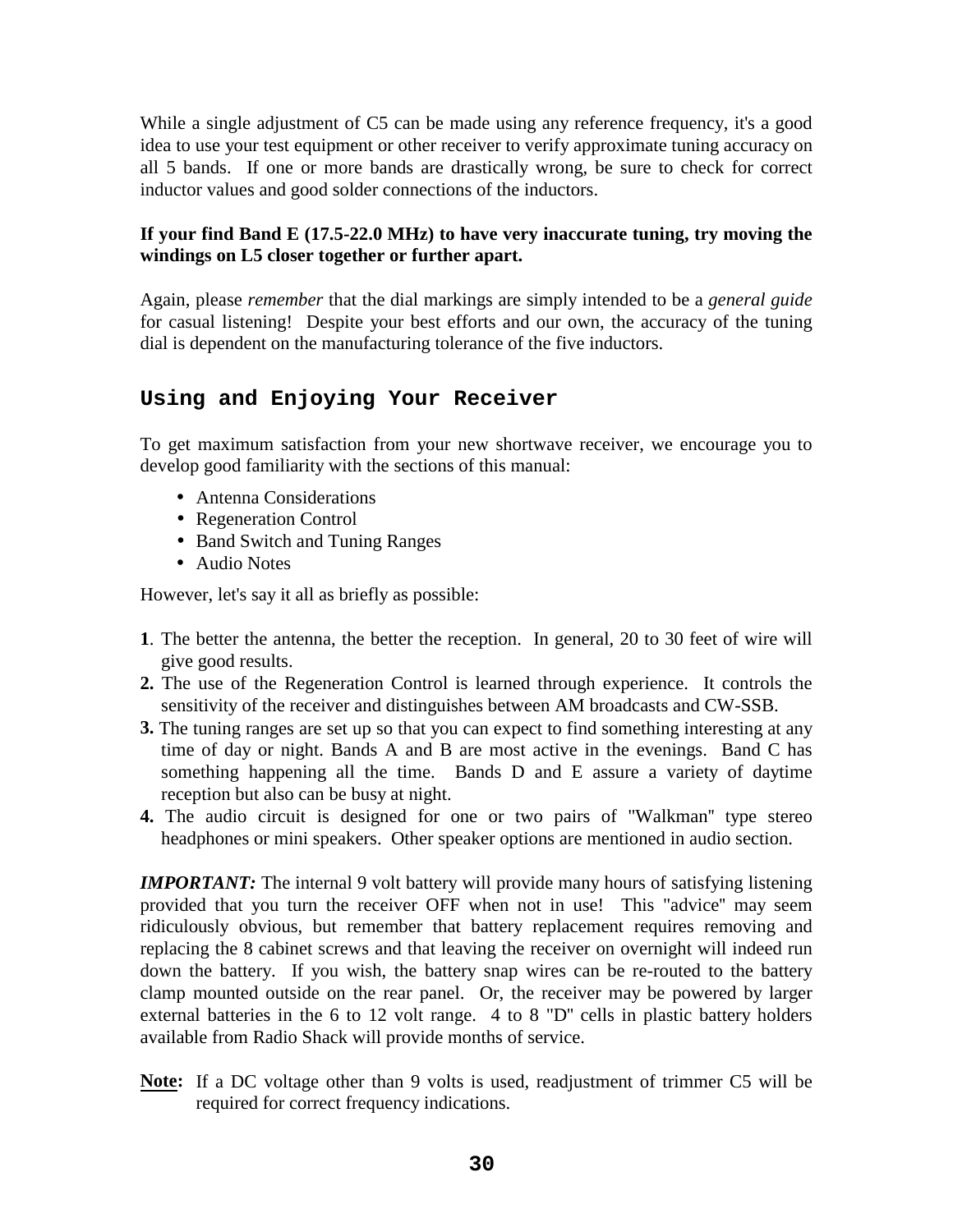## **Setting Up a Useful Shortwave Antenna**

The reason why we provided a "universal binding post'' antenna connector (plus separate ground connector) is to make it as easy and economical for you as possible to try out different antenna setups. By "universal," we mean that you can insert a "banana"-style plug or make various styles of connection with a simple bare wire.

Your receiver is so sensitive that even a few feet of wire strung indoors will provide reception of stronger signals, particularly at night. 20 to 30 feet of wire is much better. Therefore, you can count on good reception even if you are limited to keeping the antenna indoors as might be required in apartment complexes, condos, etc.

Stringing all or part of your antenna outdoors is always better. An ideal antenna for this receiver would consist of 25 to 100 feet of wire outdoors, as high as is safely possible. Such antennas are called "random long wires'' and also work fine in most attics. (Foilbacked insulation or metal roofing will reduce the usefulness of an attic as antenna space.)

Your antenna can be horizontal, vertical or a combination of both. It can be tubing or pipe as well as wire. The wire can be bare or insulated. It could be something not intended to be an antenna such as a gutter, fence, flagpole or metal roof. In fact, radio hams and serious SWL's have experimented with thousands of imaginative antenna ideas.

*VERY IMPORTANT:* Use care and common sense when putting up outdoor antennas. Be certain that your wires or your ladder cannot come into contact with electrical power lines. **You can be KILLED by accidental contact with power lines.**

**Note:** Stranded copper wire is normally used for making antennas. It may be bare or covered with plastic insulation. "Bell wire" available in any hardware store is perfectly suitable.

## **Your Receiver's Audio Circuit Many ways to listen in!**

The LM386 audio amplifier IC circuit is designed to provide ample volume to not one but two headphone jacks. We used stereo jacks because today's economical personal music headphones are as inexpensive as were the bulky "basic headphones'' of yesteryear. Your receiver provides two headphone jacks to make it very easy for two people to listen together.

The amplifier circuit provides sufficient output for moderate speaker volume. Miniature speaker systems designed for "Walkman'' and similar personal stereo devices will plug right into J2 or J3 and work very well. However, please remember that the amplifier is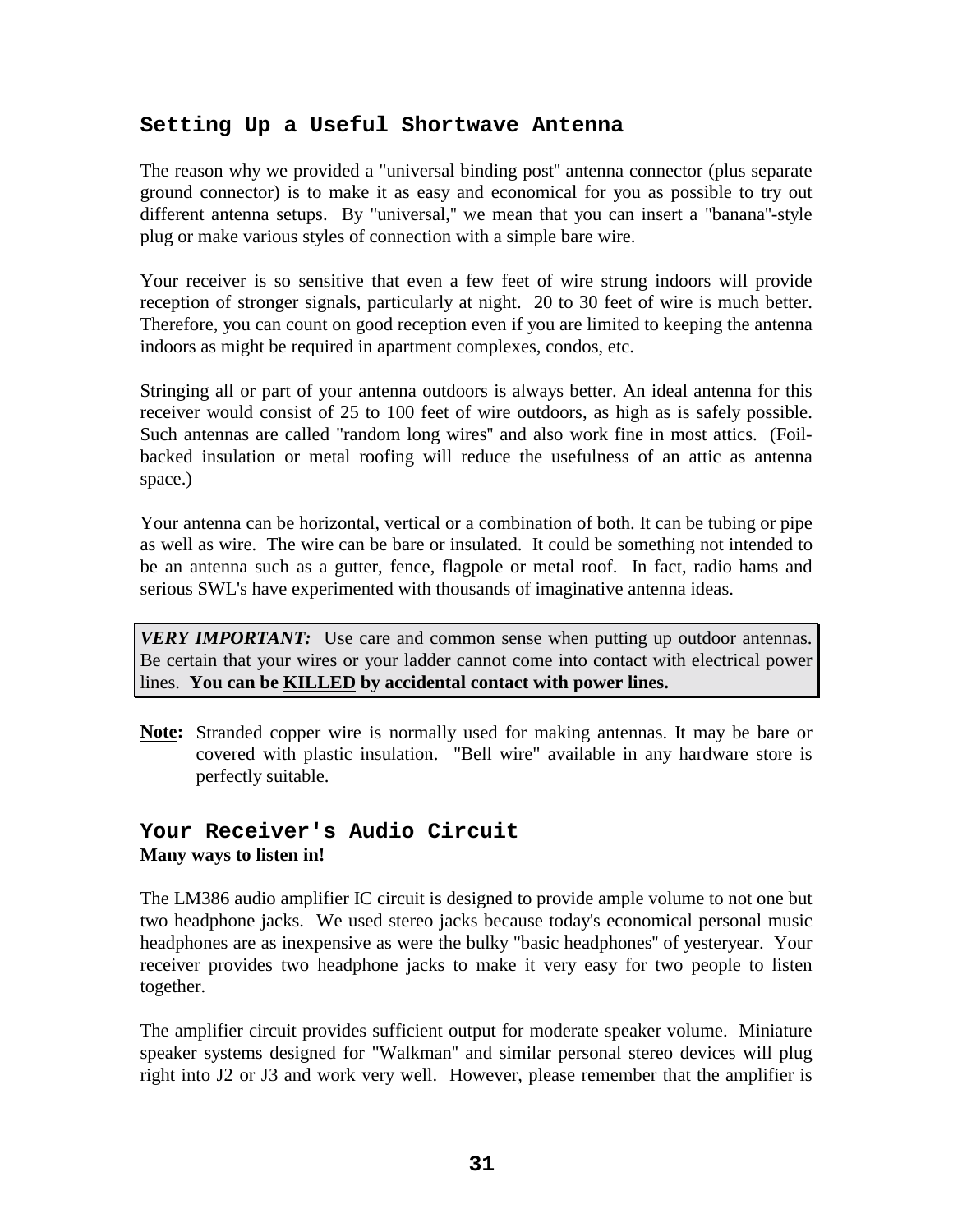specifically designed for headphone operation. If you prefer room-level speaker volume for long listening sessions, we recommend an external amplifier as discussed below.

If you use personal FM, cassette or CD players, you probably also know all about those compact "amplified speakers'' designed specifically to plug into the stereo jack of compact personal stereos. These speaker setups have a built-in amplifier circuit and their own separate batteries. Any of these devices should work well with your receiver. Radio Shack carries a variety of amplified speaker pairs as well as several monaural utility amplifiers. Even though stereo jacks are used, remember that the receiver audio output is monaural.

An external amplifier can also be a rewarding do-it-yourself construction project. Onehalf to 2 watts will provide generous and ample speaker volume. In fact, if building this receiver has kindled your interest in building something on your own, you could get started by duplicating the same LM386 audio circuit used in this receiver. Use the same parts values and physical positioning as we did. The volume control may be omitted, since you already can control the receiver's volume. The amplifier will operate on 6 to 15 volts DC. All needed parts are available at Radio Shack stores. You'll get plenty of volume for any size of utility or communications speaker. (AUTHOR'S NOTE: I have fully tested this use of a second identical LM386 IC circuit with speaker and can recommend it highly to all who can't confine all this listening excitement to one or two headsets!)

*IMPORTANT*: A monaural 1/8" plug will "fit" the receiver's stereo jacks. HOWEVER, the plug must NOT be pushed all the way into the jack, because it will short out the audio output. If you have reason to use a mono plug, insert it just far enough for the tip to make firm contact with the first section inside the jack.

## **About the 5 Tuning Ranges of Your Receiver**

The purpose of the following information is to give newcomers a general idea of what to expect to hear in each of the 5 frequency ranges tuned by your receiver.

First, please understand that the frequency markings on the tuning dial can be only *approximate*. They indicate the "general neighborhood'' of major frequency bands and have an accuracy only within a few hundred KHz. (If you are wondering what it would take to make the dial perfectly accurate, imagine an adjustable trimmer capacitor AND an adjustable coil for EACH band! The process of making these many adjustments is called alignment and also requires the use of frequency measuring equipment far more costly than the receiver.)

Whenever you hear a broadcast of special interest to you which you would like to be able to find again, make a note of the time, frequency band, and approximate dial position. In fact, such notes are called a "Shortwave Listening Log.''

## **Range A: 3.5 to 4.3 MHz.**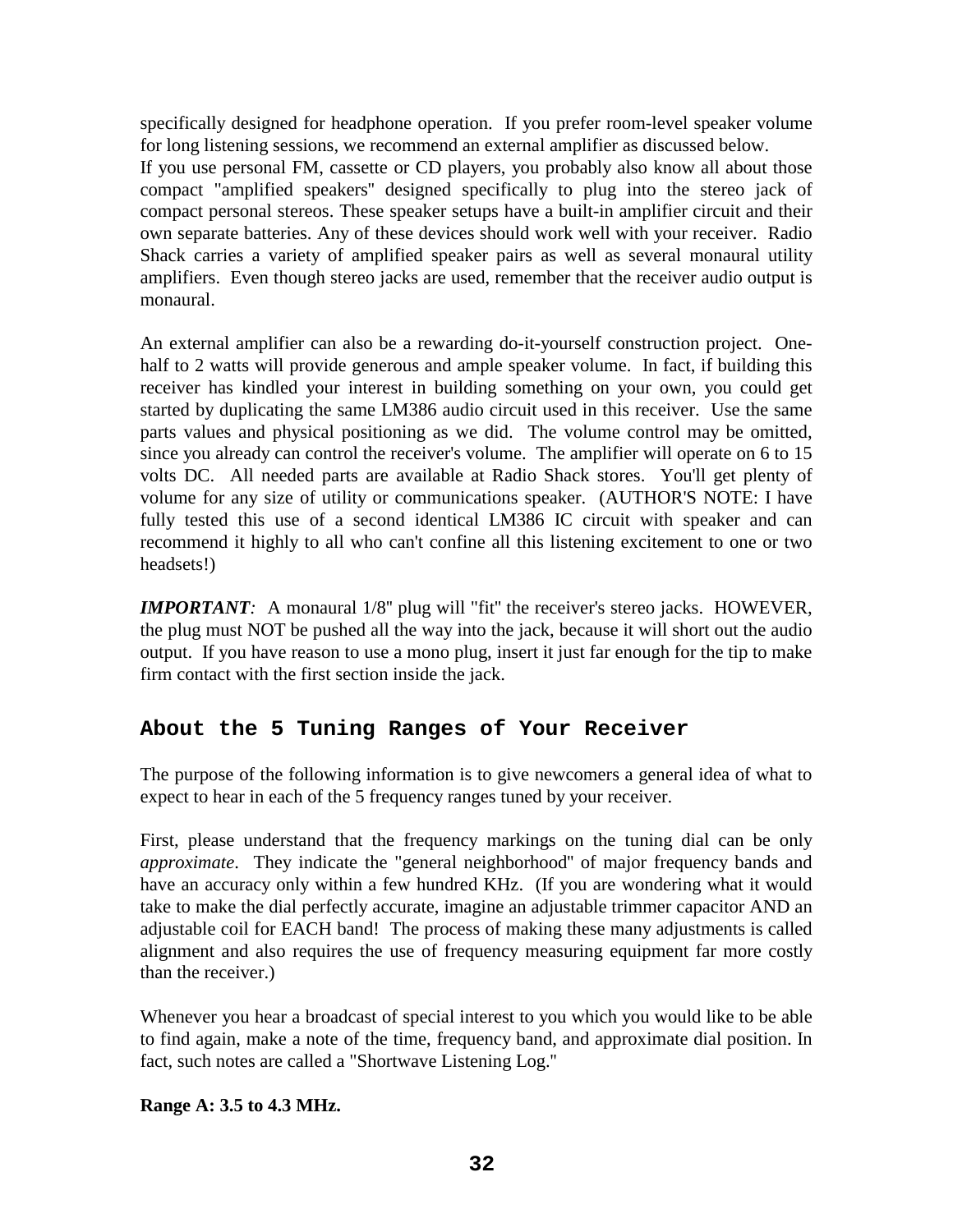The primary purpose of this tuning range is to make it very easy for you to listen to ham radio stations at night on what is known as the 80/75 Meter band. From 3.5 to 3.8 MHz, you'll hear mostly Morse Code signals. From 3.8 to 4.0 MHz, you will hear SSB voice conversations from all around the nation. You'll hear both sides of most conversations. You may hear occasional shortwave broadcasts mixed in among the hams in the 3.9 to 4.0 MHz region and possibly in the 90 Meter band, 3.2 to 3.4 MHz.

### **Range B: 5.85 to 7.40 MHz.**

The main purpose of this tuning range is to give you lots of strong shortwave broadcasts in late afternoon and throughout the night on the 49 meter band, 5.95 to 6.2 MHz. The 40 meter ham radio band is 7.0 to 7.3 MHz, and you will also hear foreign broadcasts among the ham CW and SSB signals.

## **Range C: 9.5 to 12.00 MHz.**

This band lets you tune all of the popular 31 meter broadcast band, 9.5 to 9.9 MHz. You can also find the WWV time standard signal at 10.0 MHz (or on Band D at 15.0 MHz.) The 30 meter ham band (CW and RTTY only in the USA) is at 10.1 to 10.15 MHz. This tuning range is generally busy 24 hours a day.

### **Range D: 13.2 to 16.4 MHz.**

On the 20 Meter ham band (14.0 to 14.35 MHz), you can hear strong CW and SSB voice signals from around the world throughout the day and well into the evening. This is the most active and crowded of the international ham radio bands. You also are able to tune the 21 Meter shortwave broadcast band (13.6 to 13.8 MHz), and all of the 19 Meter band (15.1 to 15.6 MHz). Station WWV at 15.0 MHz provides precision time and frequency information. The 19 Meter band is very good in the morning hours of winter and the late afternoon hours of summer.

## **Range E: 17.5 to 22 MHz.**

This tuning range is provided to assure good listening variety during daylight hours. It includes the 16 Meter broadcasting band (17.55 to 17.9 MHz), the 17 Meter ham band (18.068 to 18.168 MHz, and the 15 Meter ham band (21.0 to 21.45 MHz). Station WWV also broadcasts on 20 MHz.

## **Shortwave Listening in General**

In addition to the specific "bands'' highlighted above, you'll hear thousands of other shortwave signals. Many will be military or government Morse code transmissions, plus very "odd'' noises of weather FAX, wire service and other data transmissions. You can also hear government or military SSB voice transmissions and even an occasional unlicensed "pirate'' station.

A rule of thumb is that the lower frequency ranges (A, B, C) are most active during the late afternoon, evening and through the night. The higher frequencies (D and E) generally are most active during daylight hours.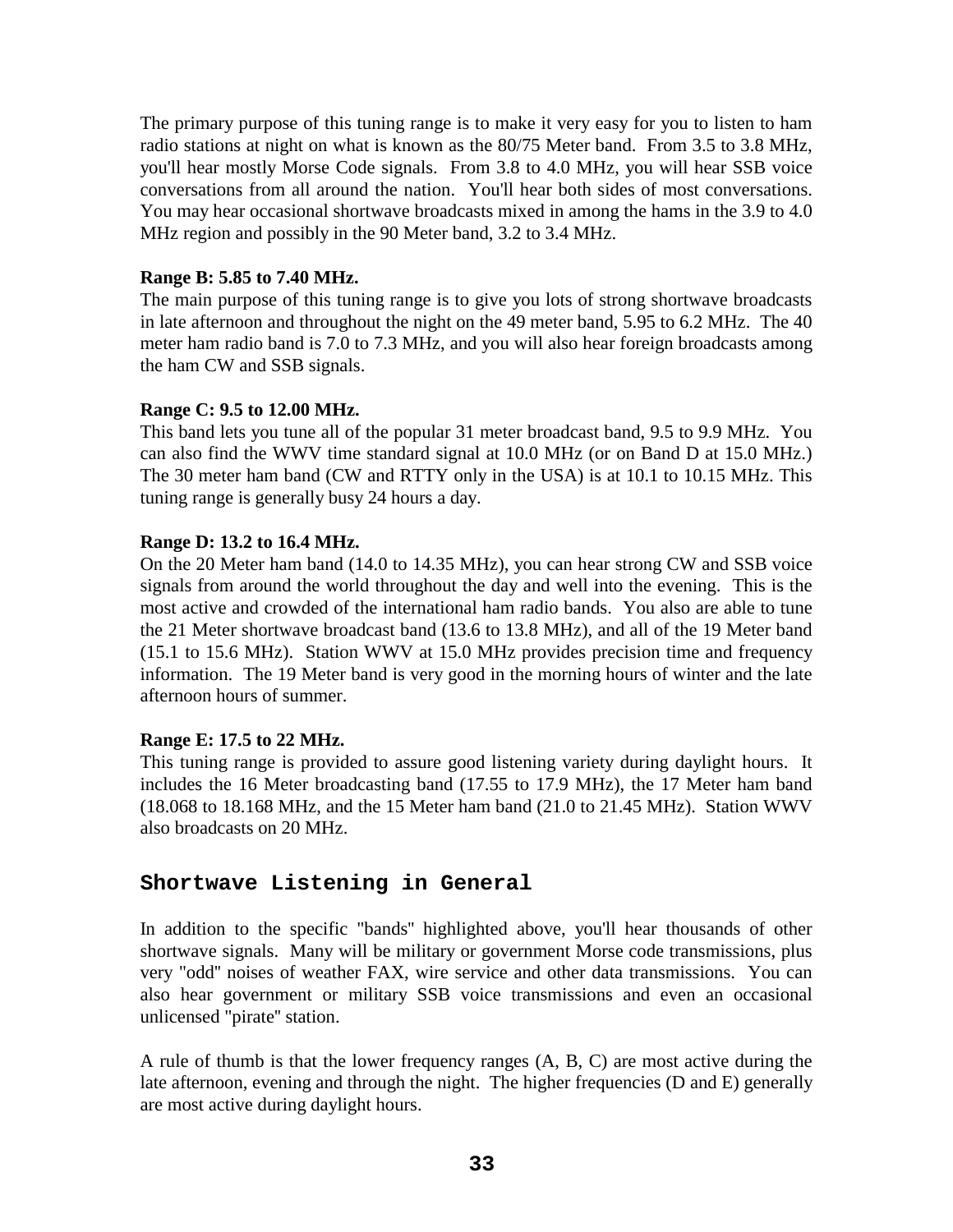See the conclusion of this book for information on getting more information!

## **In Case of Difficulty**

Your receiver is designed to work perfectly as soon as correct construction is completed. Let's review those 5 possible building mistakes which will cause your receiver not work:

**1. Installing a WRONG part.** 

Example: Using a 10 ohm resistor in place of 10K ohm(10,000 ohms)

**2. Installing certain parts BACKWARDS.** 

Example: Reversing the  $(+)$  and  $(-)$  sides of an electrolytic capacitor, or pointing the flat side of a transistor in the wrong direction.

- **3. Faulty SOLDER connection.**  Example: "cold" connections or solder "bridges".
- **4. OMITTING a part, solder connection or wire.**  Example: if it's supposed to be there and isn't, we have a problem!
- **5. Positioning the part close to the board prevents interaction with other parts.**

If your receiver does not work, review all construction steps carefully. Let somebody else go over your work and the steps.

Following are minor problems which are easy to solve:

## **One band seems identical to an adjacent band.**

Check the soldering of all the inductors.

## **Extremely weak volume on all bands.**

Test your headphones on a personal stereo and compare them to one or more other headphones. It is very possible for inexpensive headphones to become defective. Also, make sure that the battery is in good condition.

#### **Steady, high-pitched squeal or whistle.**

Regeneration control is turned too far clockwise.

#### **Regeneration inoperative on some bands, especially D and E.**

Incorrect adjustment of trimmer R20. Review Sections 5. If regeneration was previously fine but now no longer works, the probable cause is a weak battery.

## **CW signals all sound chirpy or wobbly.**

Replace the battery, it is too weak to operate both the regenerating detector and the audio amplifier.

### **Receiver works fine sometimes, but is erratic especially when it is bumped or moved.**

Look for a loose solder connection.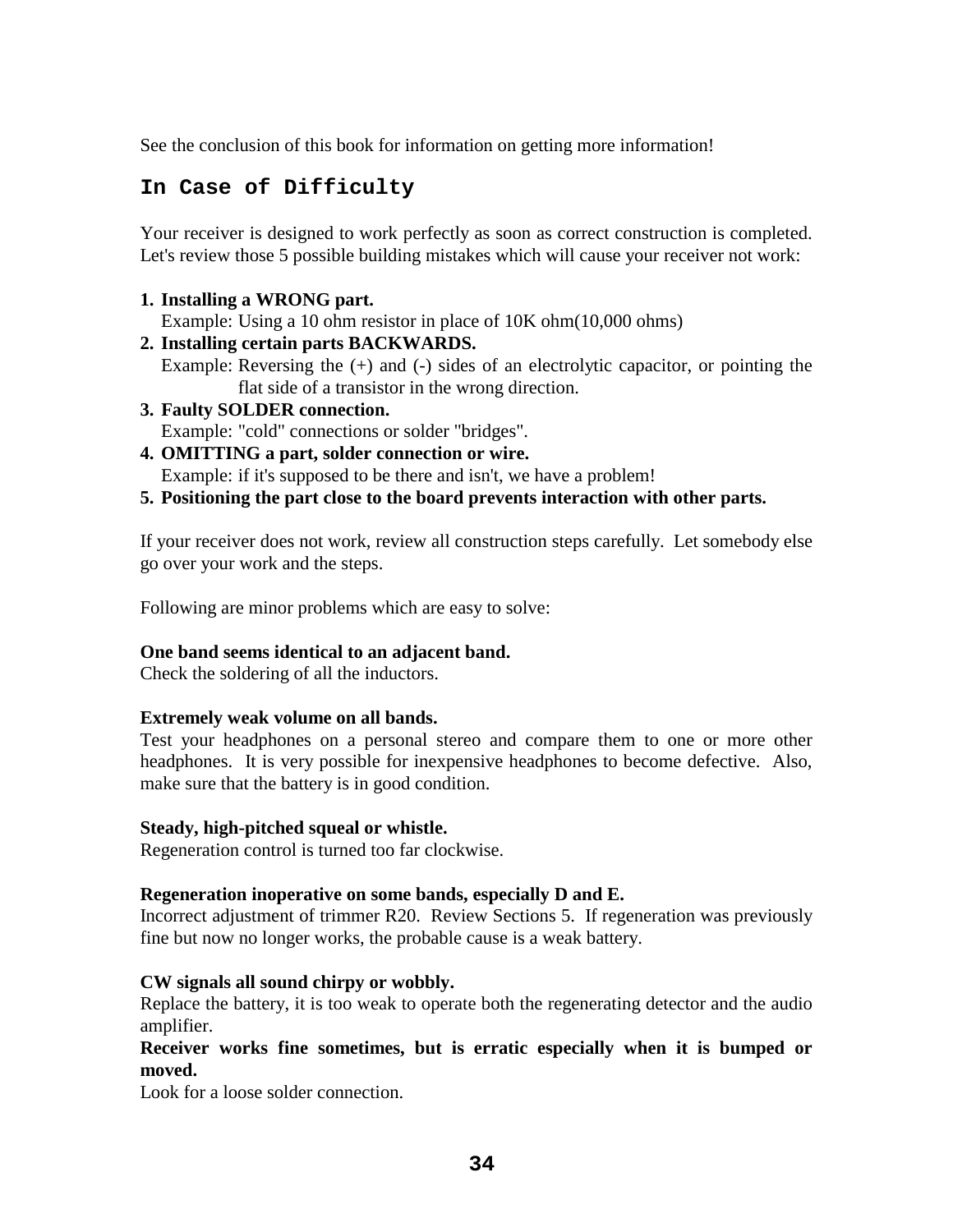#### **Very strong signals are impossible to tune in well.**

Reduce the setting of the internal RF Gain control.

#### **CW signals wobble slightly if the receiver is bumped.**

This is a normal characteristic for a simple oscillator. If the wobbling or instability is extreme, toroid control L5 is installed too loosely and should be tightened up.

We have designed this book and the receiver itself to assure that you can build it successfully and enjoy using it as soon as construction is completed. If, after building your receiver, double-checking all assembly steps and going over the preceding troubleshooting suggestions, you and are still having a problem, please contact *MFJ Techincal Service* at 601-323-0549 or the *MFJ Factory* at 601-323-5869. Before calling, be prepared to explain your exact difficulty as clearly as possible. You will be best helped if you have your unit, manual and all information on your station handy so you can answer any questions the technicians may ask.

You can also send questions by mail to MFJ Enterprises, Inc., 300 Industrial Park Road, Starkville, MS 39759; by Facsimile (FAX) to 601-323-6551; or by email to techinfo@mfjenterprises.com. Send a complete description of your problem, an explanation of exactly how you are using your unit, and a complete description of your station.

If needed, your receiver can be repaired by MFJ provided that it has been completely assembled, using rosin-core solder only. A starndard service fee plus  $S \& H$  will be charged for repair. Please call for current pricing. Defective units should be shipped to:

> MFJ Enterprises, Inc. 300 Industrial Park Road Starkville, MS 39759

MFJ will verify repairs on any unit requiring more than the minimum service fee covers with the owner of the unit by phone.

**Your Notes**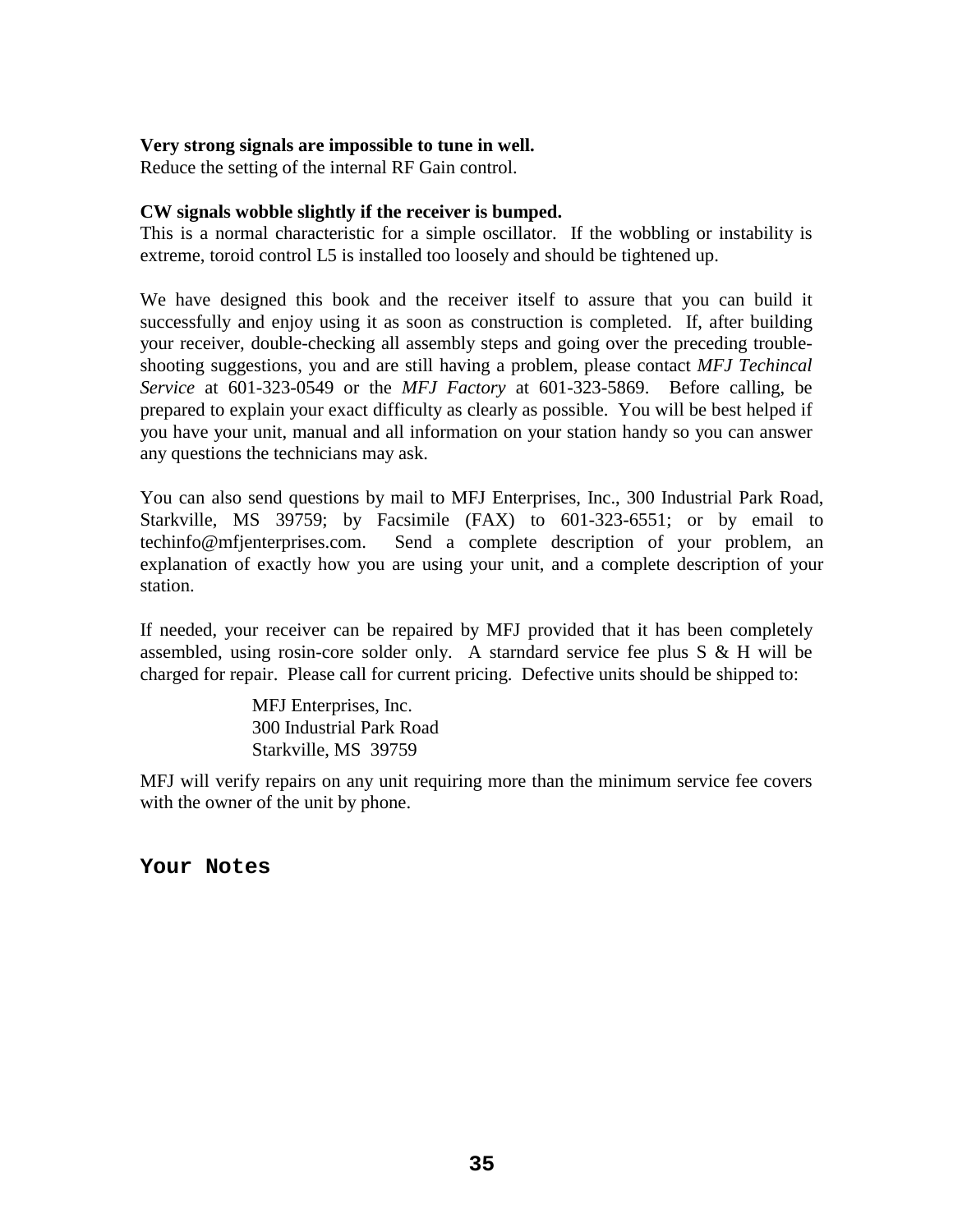## **Notes for Radio Hams and Experimenters**

This receiver has a single intended purpose: to help newcomers, young and old alike, to enjoy tuning the sheer magic of shortwave radio. You'll quickly gain the skill of finessing the regeneration control to choose AM shortwave broadcasts, SSB or CW/RTTY. The MFJ-8100 just might be the very best regenerative receiver ever designed, but it is not intended to be all things to all people.

The MFJ-8100's PC board is a very roomy "platform'' which may seem to invite countless modifications. However, please remember the original purpose of the receiver before "hacking''. It's a beginner's first shortwave receiver, designed for the most popular SWL broadcasts plus a SAMPLING of our ham bands. If you expect to pass it on as a gift or resell it, it would be prudent to accomplish any desired modifications on the outside of the receiver itself. For example, the function of the RF gain control can be duplicated with a pot at the antenna connector with no drilling required. Similarly, alternative DC power, additional audio amplification or audio filtering can be provided externally. If you change any values in the L-C tuning in order to try a band of special interest, be sure to note such changes in this manual. Remember that changing C3 or any inductance affects the tuning range of ALL the bands.

[Author's Hint: To save you time as well as wear and tear on the PC board, here's what my own curiosity showed: reducing C3 can easily bring in 12 and 10 Meters on Band E. However, attempts to increase this capacitance beyond 220 pF without ALSO increasing total inductance are pointless if you're looking for good 160 Meter performance.]

While it's not intended as a communications receiver, the very fact that the MFJ-8100 covers all or part of so many different popular CW bands might intrigue some QRP enthusiasts interested in multi-band portable trans-receiving. The author conducted a few simple tests using an HW-9 for transmitting, side by side with the MFJ-8100 on 30, 20, 17 and 15 meters. You will want T-R switching to short the receiver antenna input to ground and also to mute the audio. Plan on a separate keying sidetone. Frequency spotting must be done with a very low RF level. Receiver stability when switching the antenna input is amazingly good even at 21 MHz. While the MFJ-8100 is not represented as a communications receiver, you indeed can have some multi-band QRP fun with it. And FUN is exactly what this great new receiver is all about!

Look at it this way. If you take your multi-band QRP mini-transmitter and MFJ-8100 on a trip and happen not to work DX or anybody else, you can still dial up BBC, VOA, Moscow, and many other places of our ever-shrinking global community!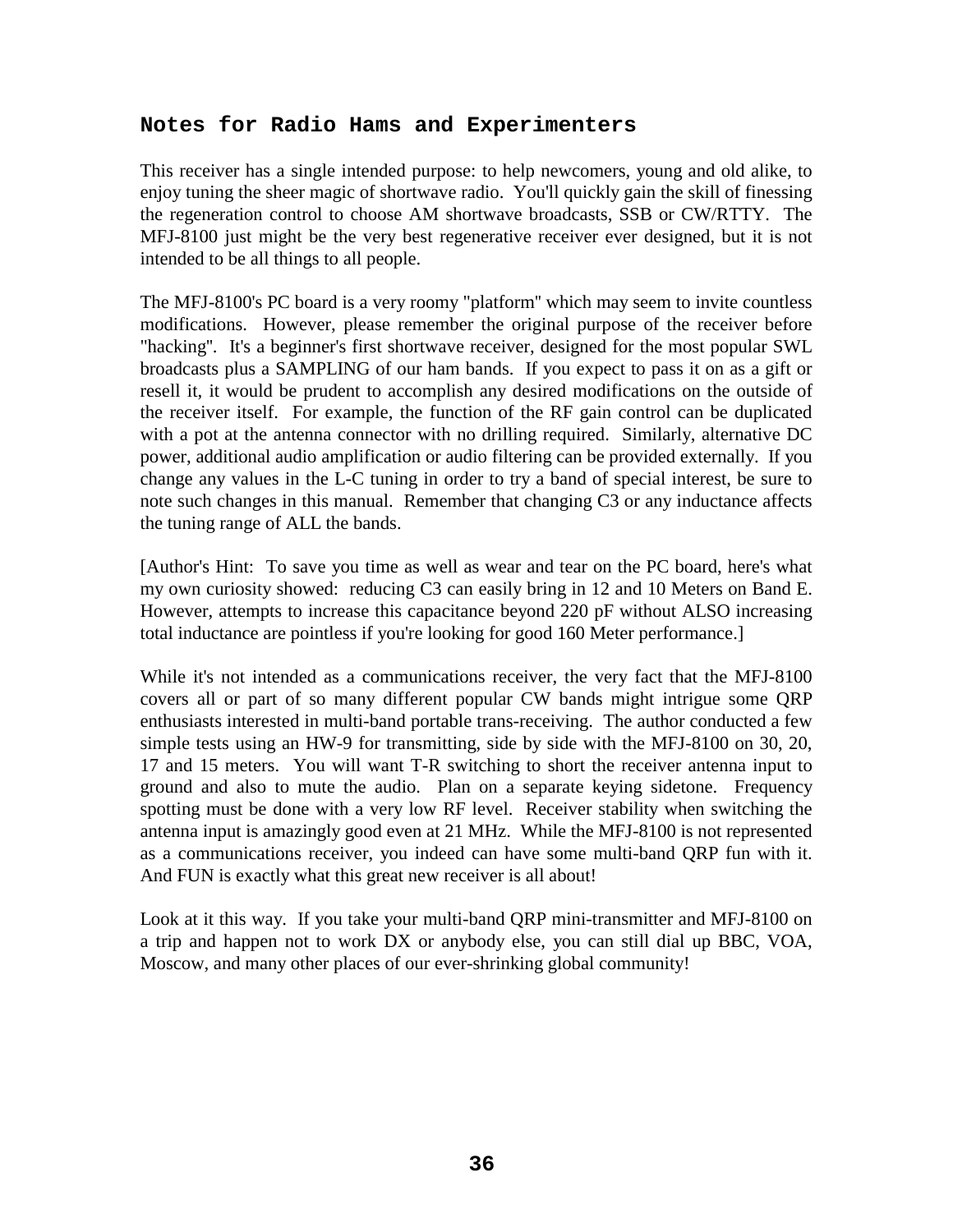## **Conclusion**

If you really enjoy shortwave radio listening, you'll probably yearn for and eventually get a more elaborate receiver. You might even work on getting a ham radio license and setting up a station for transmitting and receiving. As the years go by, we have a hunch that you'll always remember the first thrills of listening to your MFJ-8100. And, because it's rugged, compact, and far more sophisticated than the first receivers of yesteryear, we suspect you'll actually keep it and keep on listening to it when nobody else is looking!

## **LEARNING MORE**

The purpose of your Receiver and the details provided in this instruction manual are to help you become better acquainted with radio communications and electronics: as a hobby, as a possible profession, or both.

Among the hundreds of publications available, we are pleased to recommend the following as especially helpful for radio newcomers and people of any age who are young at heart!

*Getting Started in Electronics* by Forest Mims III (Radio Shack) *Now You're Talking: Discovering the World of Ham Radio* (ARRL, Newington, CT 06111, also sold by Radio Shack) *Shortwave Listener's Guide for Apartment/Condo Dwellers*  by Ed Noll, W3FQJ (1991, MFJ Edition No. 36) *The Wonderful World of Ham Radio* by Richard Skolnik, KB4LCS (1990, MFJ Edition No. 35)

Or, if you'd like just one copy of one magazine that's all about ALL the signals you may hear on your MFJ-8100, you can find the latest issue of POPULAR COMMUNICATIONS at any serious magazine stand. It's a fascinating publication. Happy listening!